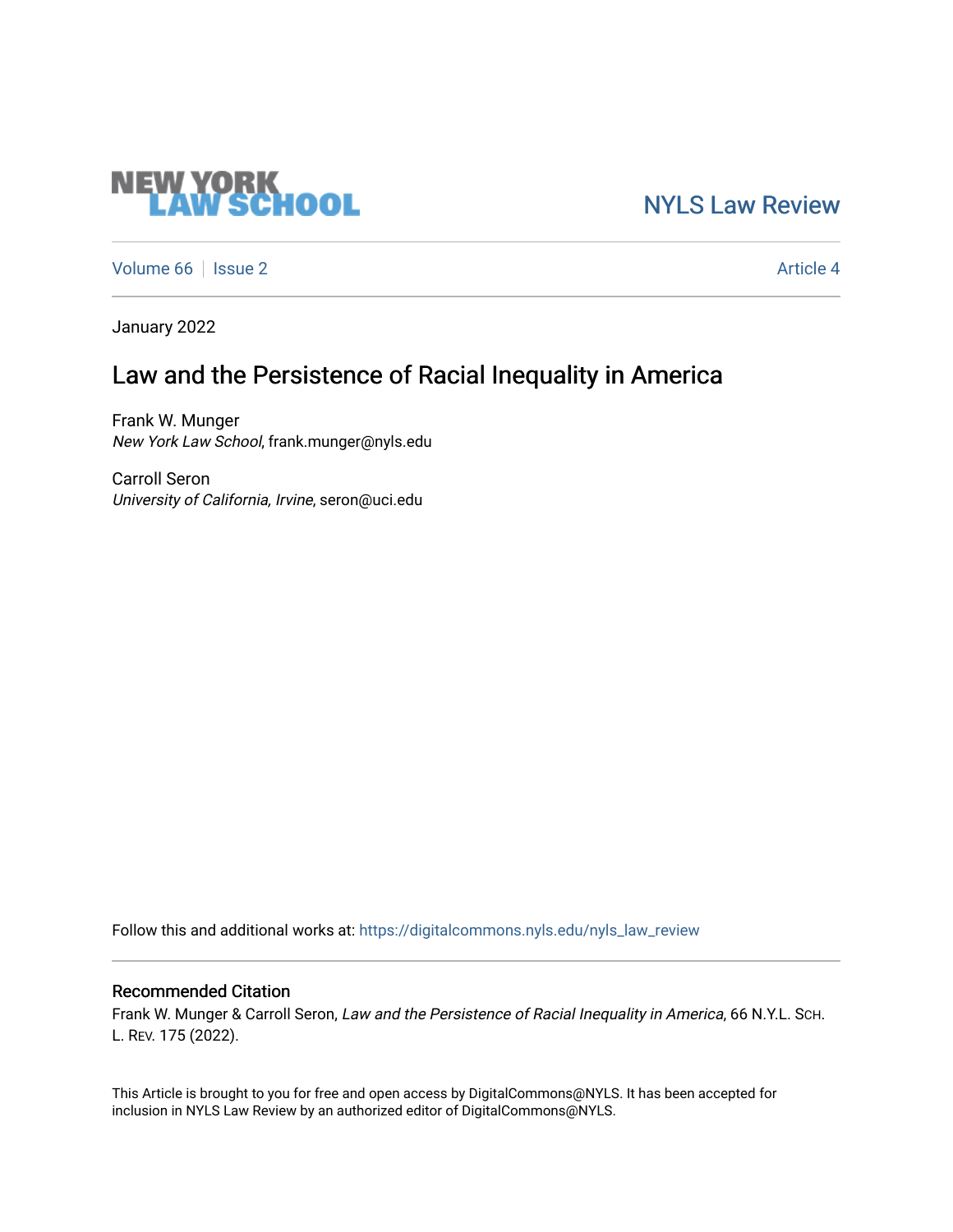VOLUME 66 | 2021/22

FRANK W. MUNGER AND CARROLL SERON

# Law and the Persistence of Racial Inequality in America

66 N.Y.L. Sch. L. Rev. 175 (2021–2022)

EDITOR'S NOTE: This article was adapted from Frank W. Munger & Carroll Seron, *Race, Law, and Inequality, Fifty Years After the Civil Rights Era*, 13 Ann. Rev. L. & Soc. Sci. 331 (2017).

ABOUT THE AUTHORS: Frank W. Munger, John Marshall Harlan II Professor of Law, New York Law School. J.D. University of Michigan, 1968; Ph.D. (Sociology) University of Michigan, 1977; B.A. Kenyon College, 1964. Carroll Seron, Professor Emerita of Criminology, Law & Society, University of California, Irvine. Ph.D. (Sociology) New York University, 1976; B.A. University of California, Santa Cruz, 1970.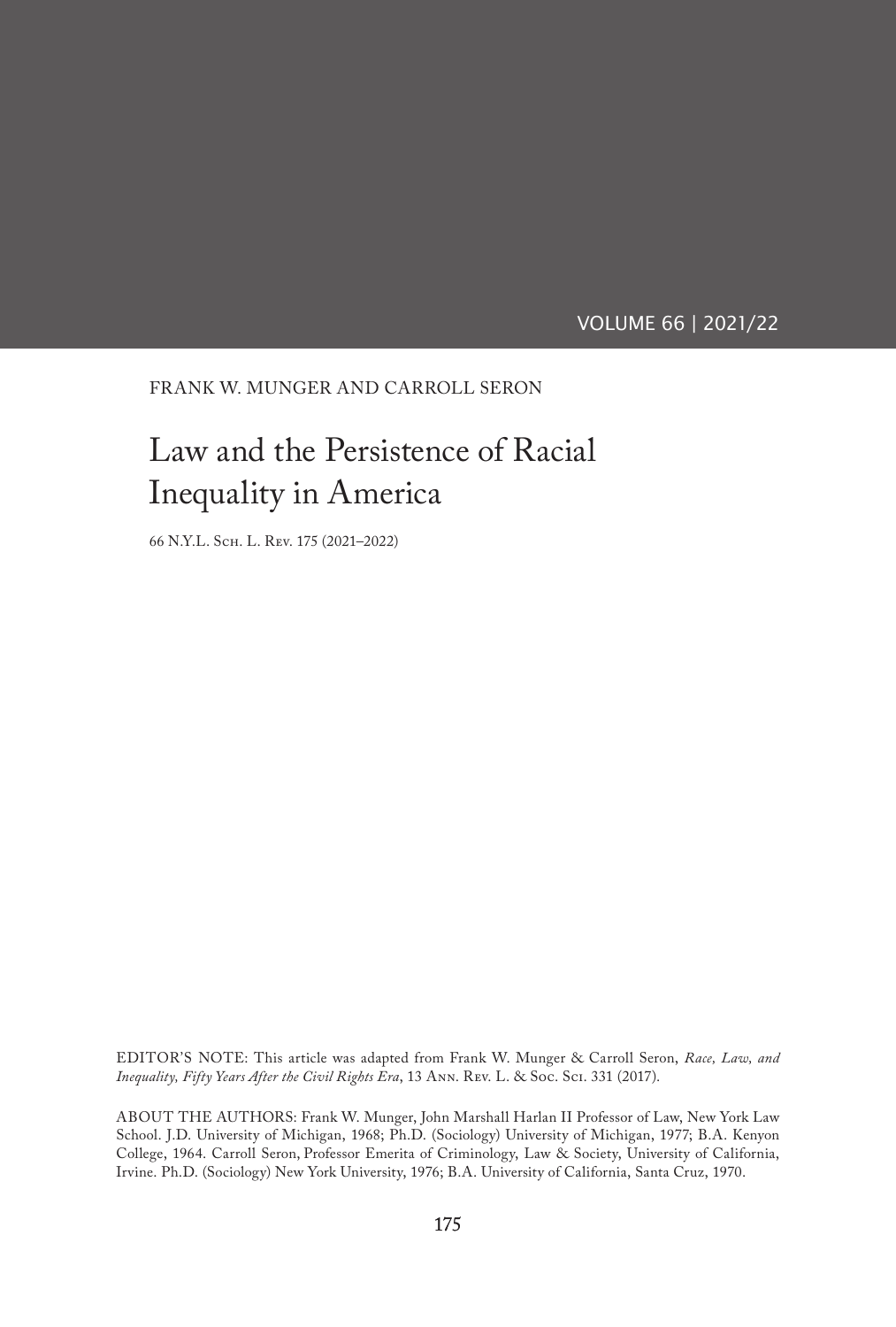#### I. INTRODUCTION

In 2020, America was once again required to confront its legacy of racial inequality.1 Widely viewed videos of police violence against Black Americans, a resurgent Black Lives Matter (BLM) movement, $^2$  and racial disparities exposed during the COVID-19 pandemic<sup>3</sup> are motivating law school faculty and sociolegal scholars to examine law's role in perpetuating the ravages of racial bias.<sup>4</sup> Research reviewed in this article demonstrates that America's legal system has long provided an infrastructure for inequality between white and Black Americans. While racial bias embedded in daily interactions should be a focus of close examination and change, the behavior of individuals is learned, shaped, and guided by American society's public and private institutions, many of them founded in law.

The research we review shows that the legal system itself consists of interacting organizations, role-players, and ideas that combine in patterns that contribute to enduring racial inequality in other institutions as well as the legal system itself. The recent COVID-19 pandemic's well-documented impact on communities of color is a direct effect of institutionalized racial inequality, the foundations of which are laid in

2. *See generally* Larry Buchanan et al., *Black Lives Matter May Be the Largest Movement in U.S. History* (July 3, 2020), https://www.nytimes.com/interactive/2020/07/03/us/george-floyd-protests-crowd-size.html.

<sup>1.</sup> *See* David Lopez, Foreword, *The Great Pandemic and the Great Reckoning: Law and Society in an Emerging World*, 72 RUTGERS U. L. REV. 1265, 1289 (2020). Some of the important scholarship examining sources of continuing racial inequality is reviewed in this article; its continuing presence in American society has also been documented by numerous reports and publications by the U.S. Commission on Civil Rights. *See, e.g.*, Memorandum from The Oklahoma Advisory Committee, U.S. Comm'n on C.R., to the U.S. Commission on Civil Rights (June 2021) (on file with author) (focusing on racial disparities in policing); U.S. Comm'n on C.R., Performance and Accountability Report (PAR) for Fiscal Year 2020 (2020) (identifying COVID-19 as a catalyst for an increase in anti-Asian racism, strained relations between police and Black Americans, and voting barriers).

<sup>3.</sup> The U.S. Centers for Disease Control (CDC) expressed concern about the national pattern of racial inequality in access to medical care and treatment of COVID-19. *See Health Equity Considerations and Racial and Ethnic Minority Groups*, CDC [hereinafter *CDC Health Equity*], https://www.cdc.gov/ coronavirus/2019-ncov/community/health-equity/race-ethnicity.html (Jan. 25, 2022). Local data also highlighted specific regional patterns of racial inequality. *See, e.g.*, *COVID-19: Racial and Ethnic Disparities*, Wis. Dep't of Health Servs., https://www.dhs.wisconsin.gov/covid-19/disparities.htm (Jan. 20, 2022); COVID-19 Surveillance Data Update, Va. Dep't of Health 16 (July 19, 2021); Richard A. Oppel Jr. et al., *The Fullest Look Yet at the Racial Inequity of Coronavirus* (July 5, 2020), https://www.nytimes.com/interactive/2020/07/05/us/coronavirus-latinos-african-americans-cdc-data. html.

<sup>4.</sup> Recent law review symposia reflect these contemporary concerns about race. *See, e.g.*, Symposium, *2021*  Policing, Race, and Power, 73 STAN. L. REV. ONLINE 120 (2021) (co-hosted by Black Law Students Association, Stanford); Symposium, *From the Equal Rights Amendment to Black Lives Matter: Reflecting on Intersectional Struggles for Equality*, 107 Va. L. Rev. Online 1 (2021) (co-sponsored by Center for the Study of Race and Law, UVA Law); Symposium, *Structural Inequality & the Law*, 69 UCLA L. Rev. 1 (2022); Symposium, *Taking Our Space: Women of Color and Antiracism in Legal Academia*, 73 Rutgers U. L. Rev. 857 (2021).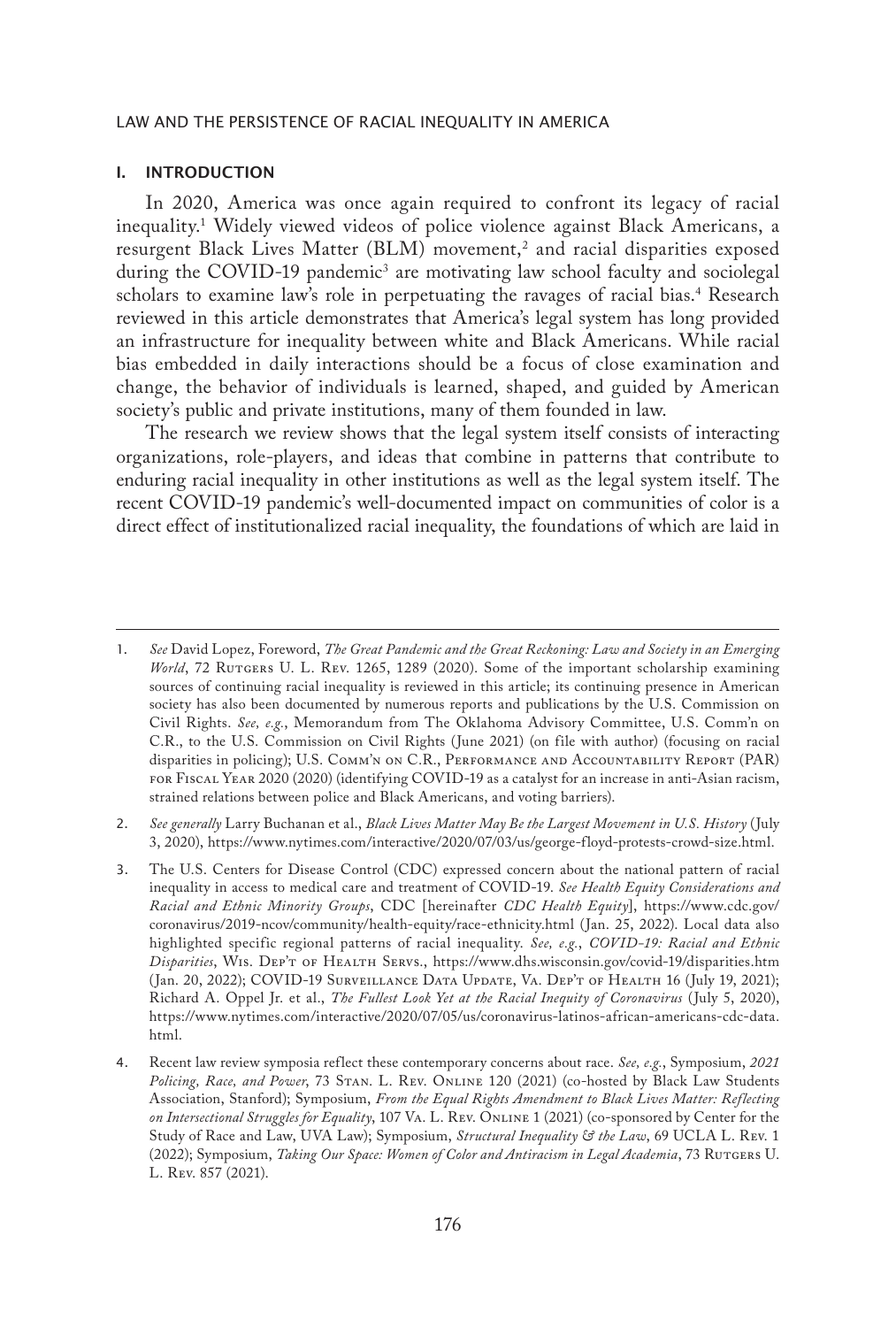law documented in this research. Overcrowded housing,<sup>5</sup> insecure employment,<sup>6</sup> lower income,<sup>7</sup> poor health care,<sup>8</sup> and untreated chronic illnesses (and resulting suspicion of health care institutions), $\degree$  as well as racially-biased criminal justice, $\degree$  characterize communities of color and are related to the role of law in our sordid history of race relations. Outcomes such as a higher death rate from COVID-19 are to be expected when such conditions exacerbate the risk of a fatal disease.<sup>11</sup> Our review of research reveals a remarkable truth: recent developments in our legal system, as well as its past history, continue racial inequality just as racial inequality continues to shape our legal system in ways that may not be immediately apparent but are carried forward by mechanisms that shape the system today.<sup>12</sup>

Sources of racial inequality that are not immediate or transactional, meaning not caused by implicit or intentional racial bias,<sup>13</sup> are often lumped together as "institutional" or "structural"—general terms for the patterns of organization and interaction that persist from habit.14 Too little time has been given to examining the invisible role of race in the construction of the legal framework of these ongoing patterns sustaining racial inequality, namely, how they were created and how they persist, much less to the cumulative effects of the multiple, interlocking institutions created by law or the structures and the practices they sustain. Not only do these ongoing institutional or structural patterns have roots in the past, but new

- 6. *See generally* Donna E. Young, *Racial Releases, Involuntary Separations, and Employment At-Will*, 34 Loy. L.A. L. Rev. 351 (2001) (examining the racially disparate impact of America's preferred "at-will" term of employment).
- 7. See Moritz Kuhn et al., *Income and Wealth Inequality in America*, 1949–2016, 9 FED. RSRV. BANK Minneapolis 1, 4 (2018).
- 8. *See* Courtney Connely, *Racial Health Disparities Already Existed in America—The Coronavirus Just Exacerbated Them*, CNBC, https://www.cnbc.com/2020/05/14/how-covid-19-exacerbated-americasracial-health-disparities.html (June 3, 2020).
- 9. *See* Roberta Spalter-Roth et al., Race, Ethnicity, and the Health of Americans 2 (2005) ("Racial prejudices and practices are institutionalized in this [healthcare] system and frequently result in unequal access to medical care, unequal treatment for similar severity of illnesses and conditions, and differences in heath [sic] insurance protection."); René Bowser, *Racial Bias in Medical Treatment*, 105 Dick. L. Rev. 365, 372–74 (2001) (criticizing racialized research).
- 10. *See* The Sentencing Project, Regarding Racial Disparities in the United States Criminal Justice System 5–6 (2018).
- 11. *See CDC Health Equity*, *supra* note 3.
- 12. Edward A. Purcell, Jr., *Race and the Law: The Visible and the Invisible*, 66 N.Y.L. Sch. L. Rev. 141 (2021 –2022).
- 13. *See generally* Guy A. Boysen & David L. Vogel, *Bias in the Classroom: Types, Frequencies, and Responses*, 36 Teach. of Psych. 12, 13 (2009) ("[I]mplicit bias tends to be subtle, automatic, and often occurs without the perpetrator's intention or awareness.").
- 14. For an article illustrating this mix of causes of racial inequality in the justice system, see Justin D. Levinson & Robert J. Smith, *Systemic Implicit Bias*, 126 YALE L.J. F. 406 (2017).

<sup>5.</sup> *See* Leland B. Ware, *Invisible Walls: An Examination of the Legal Strategy of the Restrictive Covenant Cases*, 67 Wash. U. L. Q. 737, 738–42 (1989) (explaining how the creation, upholding, and enforcement of racial covenants proliferated the number of Black families in overcrowded, substandard housing).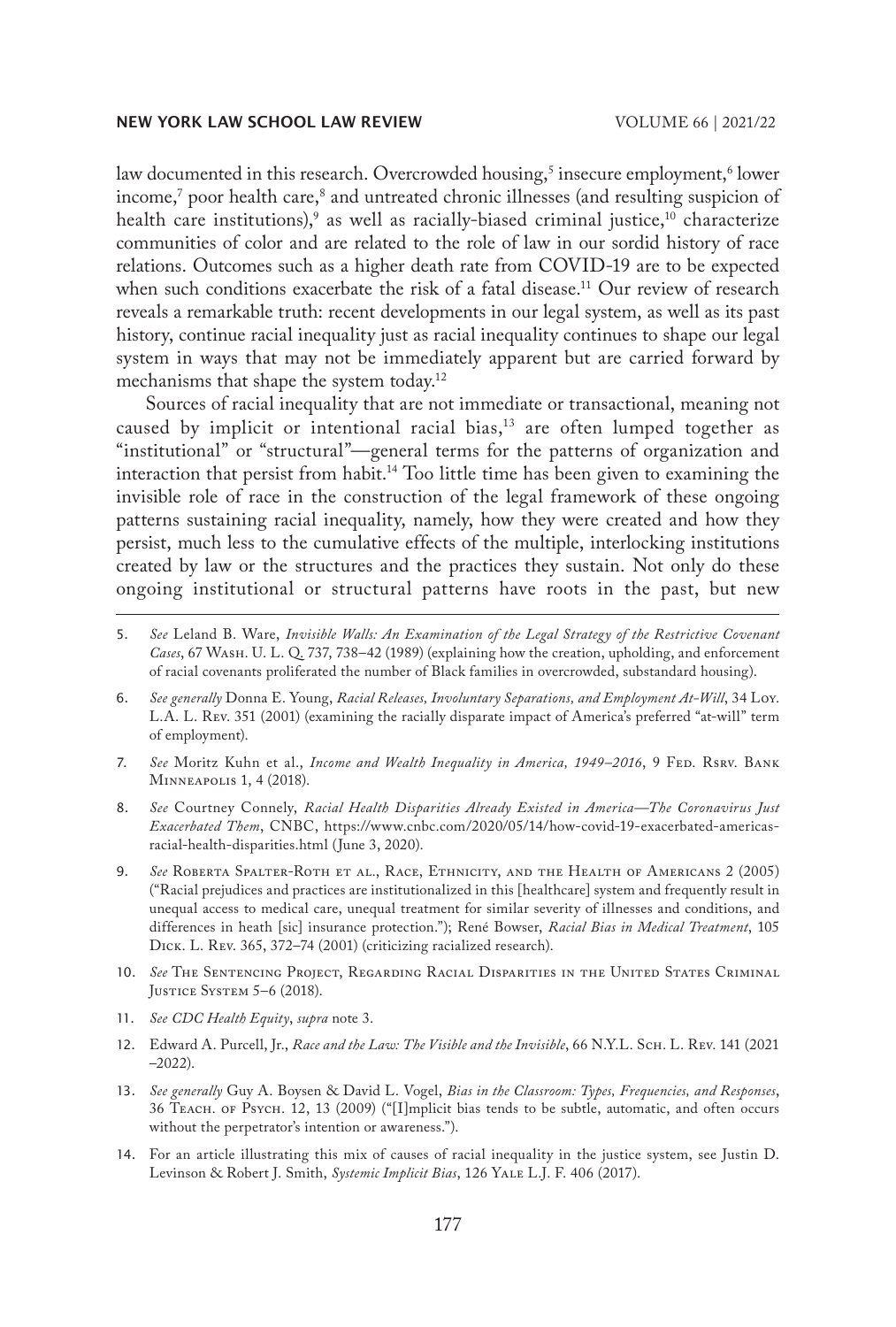mechanisms that perpetuate and preserve racial bias and white dominance are also being created.

Better understanding of the separate but interrelated mechanisms perpetuating racial inequality in American society will enrich our efforts to change the direction of our history, and this essay provides an introduction to recent research in the social sciences that examines underlying sources of persistent inequality based on race.

### II. MECHANISMS OF RACIAL INEQUALITY

Deep racial inequality persists in the United States more than fifty years after the end of de jure segregation<sup>15</sup> and passage of sweeping national civil rights legislation.16 While changes have bettered the lives and opportunities for a fragile Black middle-class, $17$  on average, Black Americans continue to experience the deep historical legacies of racial division and structural inequality. Scholars have devoted considerable effort to explaining the enduring entanglement between law, inequality, and race by examining the impact of civil rights laws, mechanisms that carry forward the legacy of racial division predating civil rights, and new sources of racial inequality.

At least two achievements of what we term the civil rights era—the culmination of movements in the 1950s and 1960s leading to civil rights legislation—have improved the landscape of racial equality. First is the expansion of the Black American middle class through greater access to education, jobs, and housing;<sup>18</sup> the second is increasing access to the ballot, gained in no small part through the Voting Rights Act of 1965 (VRA).19 But both gains remain insecure. While the Black American middle class has grown since the 1960s, its position is far more fragile than that of whites.20 And while effective enforcement of the VRA, in part, led to the changed demographic profile of elected officials at the local, state, and federal level,<sup>21</sup> the Supreme Court recently held a key part of the VRA unconstitutional,<sup>22</sup>

- 15. *See* Brown v. Bd. of Educ., 347 U.S. 483, 495 (1954) (finding segregation in public education contrary to the Fourteenth Amendment's equal protection guarantee).
- 16. Civil Rights Act of 1964, Pub. L. No. 88-352, 78 Stat. 241 (codified as amended in scattered sections of 42 U.S.C. and 52 U.S.C.).
- 17. *See, e.g.*, William Lazonick et al., *How the Disappearance of Unionized Jobs Obliterated an Emergent Black Middle Class* 7 (Inst. for New Econ. Thinking, Working Paper No. 125, 2020).
- 18. *See generally* Richard B. Freeman, *Changes in the Labor Market for Black Americans, 1948–72*, 1 Brookings PAPERS ON ECON. ACTIVITY 67 (1973).
- 19. Voting Rights Act of 1965, Pub. L. No. 89-110, 79 Stat. 437 (codified as amended in scattered sections of 52 U.S.C.); *see also* Richard O. Lempert & Joseph Sanders, An Invitation to Law and Social Science 361–62 (1986) (examining the statutory structure that makes the VRA particularly effective). In *Shelby County v. Holder*, the Supreme Court struck down section 4(b) of the VRA, which required certain jurisdictions with a history of voter discrimination to receive preclearance from the federal government before adopting new voting laws. 570 U.S. 529, 537–38, 557 (2013).
- 20. Freeman, *supra* note 18; *see* PEW RSCH. CTR., THE AMERICAN MIDDLE CLASS IS LOSING GROUND 22 (2015) [hereinafter THE AMERICAN MIDDLE CLASS Is LOSING GROUND].
- 21. *See* Joint Ctr. for Pol. & Econ. Stud., State of Race in Politics 24–34 (2015).
- 22. *See* Shelby County., 570 U.S. at 550–51 (2013) (invalidating section 4(b)).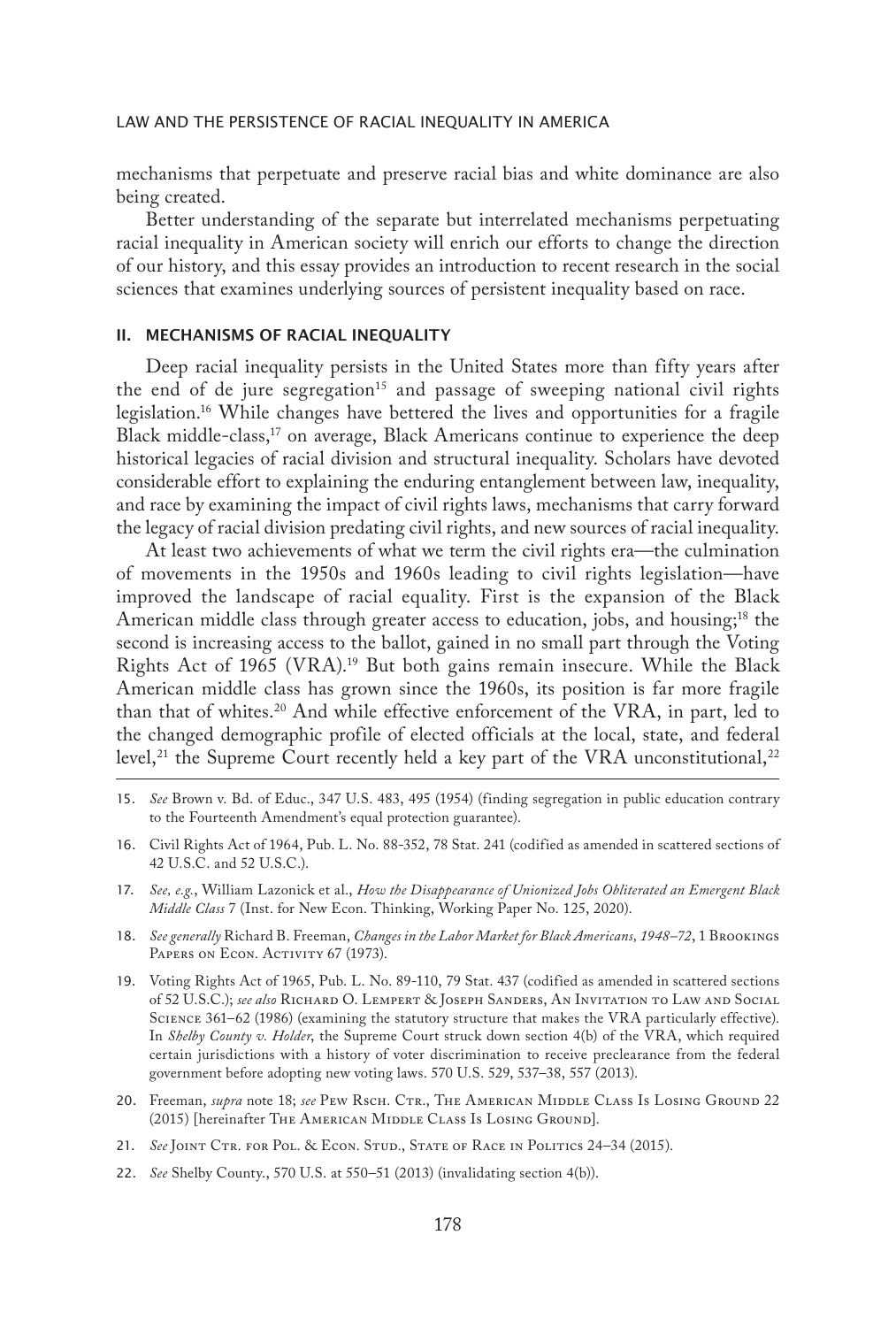allowing conservative state majorities to tailor voter access and redistricting laws to weaken the power of Black American voters.<sup>23</sup>

Further, despite change and improvement for some Blacks, across most dimensions of American society the landscape remains bleak.<sup>24</sup> Initial gains have been slowed by failure to enforce civil rights laws<sup>25</sup> and resistance to integration. With the ending of the postwar economy and election in 1980 of a conservative administration, gains for the working class in general, and Black Americans in particular, came to an abrupt halt.<sup>26</sup> Harsh changes in criminal justice have increased racial inequality. Mass incarceration has become the most important determinant of unequal opportunity for white and Black Americans, and since the 1960s, the chance that a Black man will be incarcerated is one in four, significantly greater than his chance of completing college.27

Not only have stark differences between whites and Blacks in income and wealth remained almost unchanged since the 1970s,<sup>28</sup> but large numbers of Black Americans continue to live in conditions of concentrated disadvantage.<sup>29</sup> Only a few percent of all white children born in the 1990s grew up in neighborhoods with 30 percent or more living in poverty, a condition experienced by more than a third of all Black Americans, the same proportion as the generation born in the 1970s.<sup>30</sup> Unlike white families, Black Americans have been unable to translate economic resources into

- 24. The American Middle Class Is Losing Ground, *supra* note 20.
- 25. Progressive groups have long criticized the lack of enforcement of federal civil rights laws. *See generally* CITIZENS' COMM'N ON C.R., THE EROSION OF RIGHTS 9 (William L. Taylor et al. eds., 2007). In Part V, we describe research documenting a less visible mechanism undermining civil rights enforcement. *See infra* pp. 197–200.
- 26. *See* Kevin Stainback & Donald Tomaskovic-Devey, Documenting Desegregation 157–59 (2012); *see also* Hadas Mandel & Moshe Semyonov, *Going Back in Time? Gender Differences in Trends and Sources of the Racial Pay Gap, 1970 to 2010*, 81 Am. Socio. Rev. 1039, 1044, 1047–49 (2016).
- 27. *See* Sara Wakefield & Christopher Wildeman, Children of the Prison Boom 13–15 (2013) [hereinafter Children of Prison Boom]. *But see* E. Ann Carson, Bureau of Just. Stat., U.S. Dep't of Just., Prisoners in 2019, at 1, 9 (2020) (suggesting a more recent ratio of roughly one in forty-four based on year-end 2019 statistics reporting "1,096 [B]lack prisoners [at the state and federal level] per 100,000 [B]lack residents"); *see also* Katharina Buchholz, *Black Incarceration Rates Are Dropping in the U.S.*, Statista (Feb. 19, 2021), https://www.statista.com/chart/18376/us-incarceration-rates-by-sexand-race-ethnic-origin/ (estimating "one in 45" Black men per one hundred thousand Black residents held in state or federal prison in 2019).
- 28. *See* Patrick Sharkey, Stuck in Place 2–3 (2013).
- 29. *See infra* note 171 (defining "concentrated disadvantage"); *see also* Etienne C. Toussaint, *Of American Fragility: Public Rituals, Human Rights, and the End of Invisible Man*, 52 Colum. Hum. Rts. L. Rev. 826, 880 (2021) (same).
- 30. Sharkey, *supra* note 28; *cf.* Austin Nichols, Urb. Inst., Explaining Changes in Child Poverty OVER THE PAST FOUR DECADES (2013).

<sup>23.</sup> Max Feldman, *Voting Rights in America, Six Years After Shelby v. Holder, BRENNAN CTR. FOR JUST.* (June 25, 2019), https://www.brennancenter.org/our-work/analysis-opinion/voting-rights-america-six-yearsafter-shelby-v-holder. For a nationwide look at changes in voter ID laws since 2000, see *Voter ID Chronology*, Nat'l Conf. of State Legis. (Sept. 29, 2021), https://www.ncsl.org/research/elections-andcampaigns/voter-id-chronology.aspx.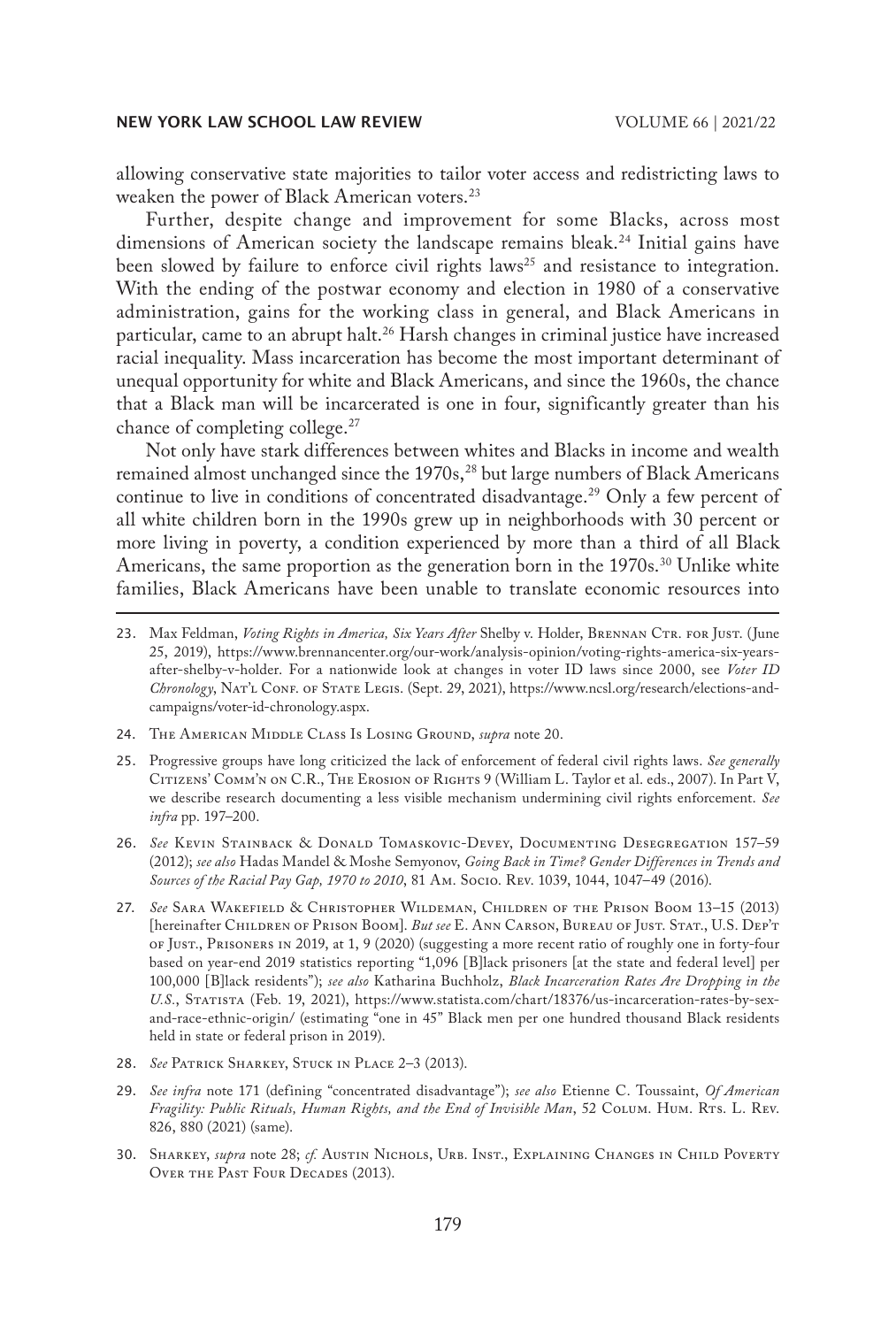movement to better neighborhoods; consequently, "the same families have experienced the consequences of life in the most disadvantaged environments over multiple generations."31

Research reviewed below shows that racial inequality has new sources and has taken new forms in part because of economic globalization and massive immigration. Among industrialized democracies, the United States alone has responded to globalization by dismantling its economic safety net, allowing the minimum wage to stagnate, failing to address economic dislocation caused by deindustrialization or the increasing need for technical skills, and downsizing government employment.<sup>32</sup> The absence of government intervention has undermined the lives of both white and Black working poor and unemployed, fueling racial resentment and backlash against civil rights and, in turn, perpetuating a "legacy of race, which continues to divide poor, working class, and middle class Americans from one another and deliver their political support to politicians who serve the powerful, wealthy, and affluent."33 Further, perceptions of racial inequality have been altered by massive immigration adding millions to a deeply divided low-wage labor force.<sup>34</sup> This complex stream of immigrants, some arriving with economic and educational advantages over Black Americans, has placed racial inequality in a new light for both white and Black Americans.<sup>35</sup>

Research on these sources of racial inequality shows that the legal system continues to be a major contributor to each of these persistent patterns. Indeed, law, as a guarantor of social relationships and legitimate distribution of power, is fundamental to systemic racism—racial bias that results from the ordinary functioning of social systems and patterns of interaction that make up life in modern America without explicit reference to race. Our review describes research on the mechanisms by which law contributes to the persistence of racial inequality in the most important areas of daily life. We begin with policymaking, a mechanism fundamental to all the others. Part III describes three points of entry to examination of the impact of policymaking on racial inequality—interest group influence, racial formations and exogenous social and economic change.

Next, Part IV considers sociologist Douglas Massey's conclusion that "two structural configurations are central to perpetuating [B]lack disadvantages in the

33. *Id.* at 22.

<sup>31.</sup> Sharkey, *supra* note 28; *see* Scott Winship et al., Brookings & Am. Enter. Inst., Long Shadows: The Black-White Gap in Multigenerational Poverty 9 (2021); Bradley Hardy & Trevon Logan, *Race and the Lack of Intergenerational Economic Mobility in the United States*, *in* Vision 2020 157, 161–63 (2020) (suggesting policies to promote intergenerational mobility).

<sup>32.</sup> *See generally* Douglas S. Massey, *Globalization and Inequality: Explaining American Exceptionalism*, 25 Euro. Socio. Rev. 9, 11 (2009) [hereinafter *Globalization and Inequality*].

<sup>34.</sup> *See generally* George Sanchez, *Face the Nation: Race, Immigration, and the Rise of Nativism in Late Twentieth Century America*, 31 Int'l Migration Rev. 1009, 1019–21, 1025 (1997) (analyzing "antiforeign sentiments" shared by many white and Black Americans); MARTHA Ross & NICOLE BATEMAN, BROOKINGS, MEET THE LOW-WAGE WORKFORCE 9 (2019) (reporting that Latinos and Hispanics hold 25 percent of the low-wage workforce, and whites hold 52 percent).

<sup>35.</sup> *See infra* note 96.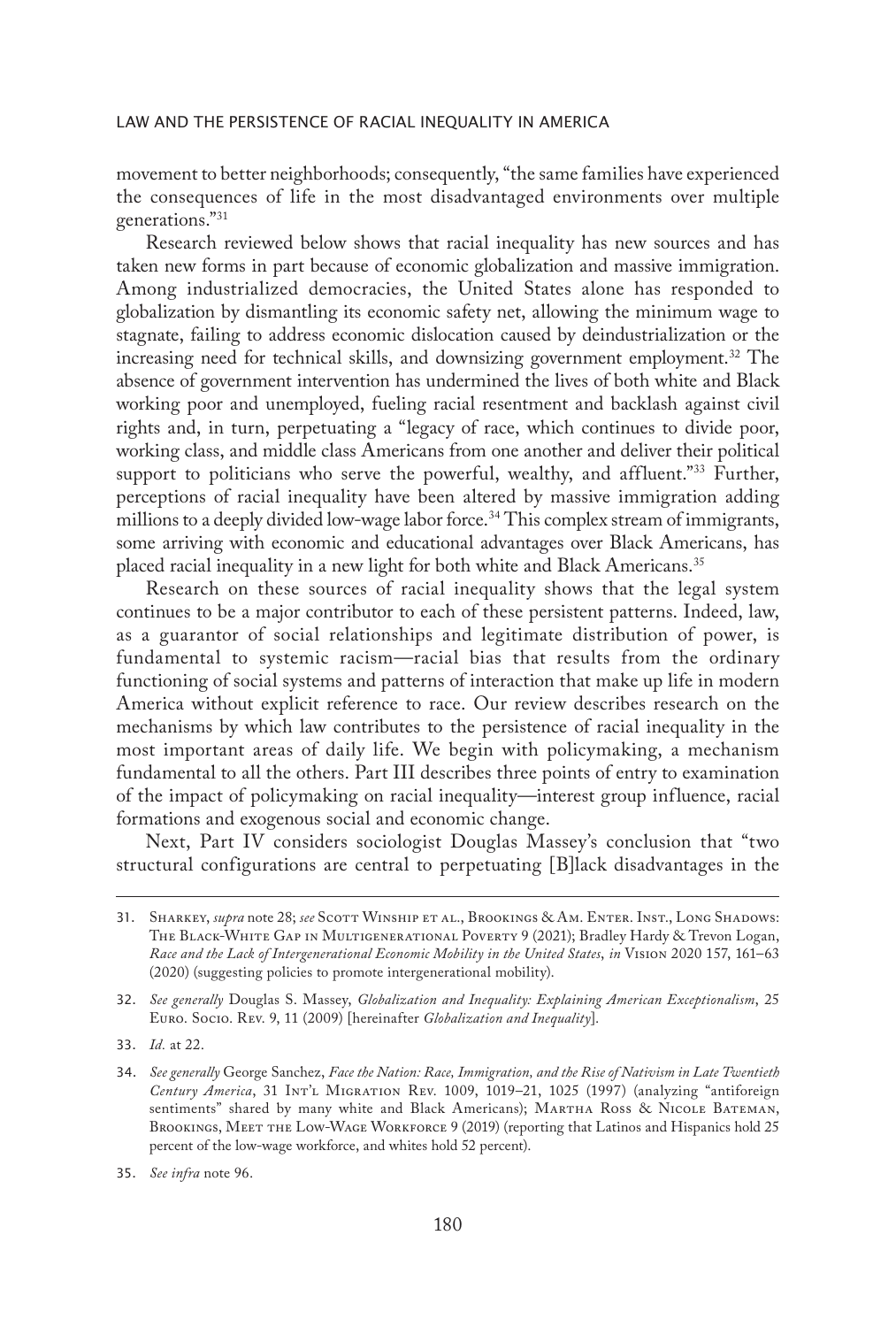post-civil rights era: the housing market and the criminal justice system."36 Review of recent scholarship on the second of these policy points, the impact of the criminal justice system and mass incarceration on racial stratification, follows. Part V takes up an issue closely related to both policymaking and criminal justice, the transformation of law-on-the-books into law-in-action, using recent research on enforcement of civil rights in employment as a case study. Part VI reviews research on the other institutional configuration identified by Massey,  $37$  the persistence of segregation and concentrated neighborhood disadvantage. Part VII, our conclusion, returns to a theme that deserves special emphasis: the need, above all at this moment in our history, for scholarship and action by our colleagues and students that will change the discourse, politics, and law perpetuating racial inequality and finish the fight for civil rights.

#### III. RACE AND POLICYMAKING

An important field of research examines mechanisms by which race became, and remains, a key factor in legislative action (and inaction).38 Scholars conclude that persistent entanglement between race and policymaking grows from a "deep structure" of "race-framed conflict" in politics.<sup>39</sup> We review three overlapping points of entry by scholars who find evidence that racial biases infuse American political institutions. The first of these grows from a long tradition of studying the relationship between interest groups in American politics and the legislative strategies that control agendas, distribution of power, and the structure of government itself.<sup>40</sup> The second point of entry uses a broader lens to find evidence of racial formations in American politics that drive party agendas, political conflict, and the emergence of new discourses about race and racial inequality.41 The third point of entry emphasizes changes in the context of policymaking and implementation, especially sea changes accompanying global and domestic upheaval, including the Great Depression, social

<sup>36.</sup> *See* Douglas S. Massey, Categorically Unequal 110 (2007) [hereinafter Categorically Unequal].

<sup>37.</sup> *Globalization and Inequality*, *supra* note 32.

<sup>38.</sup> For many of the ideas elaborated here, we acknowledge our debt to Charles Epp's insightful comments on the importance of new policy studies in law and social sciences, which "focus on how public policies are shaped by, and work to deepen, economic and racial inequalities." *See* Charles R. Epp, *Commentary on Carroll Seron's Presidential Address: Taking Policy Seriously*, 50 Law & Soc'y Rev. 40 (2016) [hereinafter Epp, *Commentary*].

<sup>39.</sup> *Id.* at 42.

<sup>40.</sup> *See infra* Section III.A; *see also, e.g.*, E. Pendleton Herring, The Brookings Inst., Group Representation Before Congress 2–3 (1929) (democracy requires group organizing). This field of study is well developed, but most of its research has been confined to the second half of the twentieth century. *See* Daniel J. Tichenor & Richard A. Harris, *Organized Interests and American Political Development*, 117 Pol. Sci. Q. 587, 588–89 (2003) ("To understand patterns and secular shifts in interest group politics over time requires theory and data that are not overdetermined by the present.").

<sup>41.</sup> *See infra* Section III.B; *see also* Desmond S. King & Rogers M. Smith, *Racial Orders in American Political Development*, 99 Am. Pol. Sci. Rev. 75, 82–84 (2005) [hereinafter King & Smith 2005].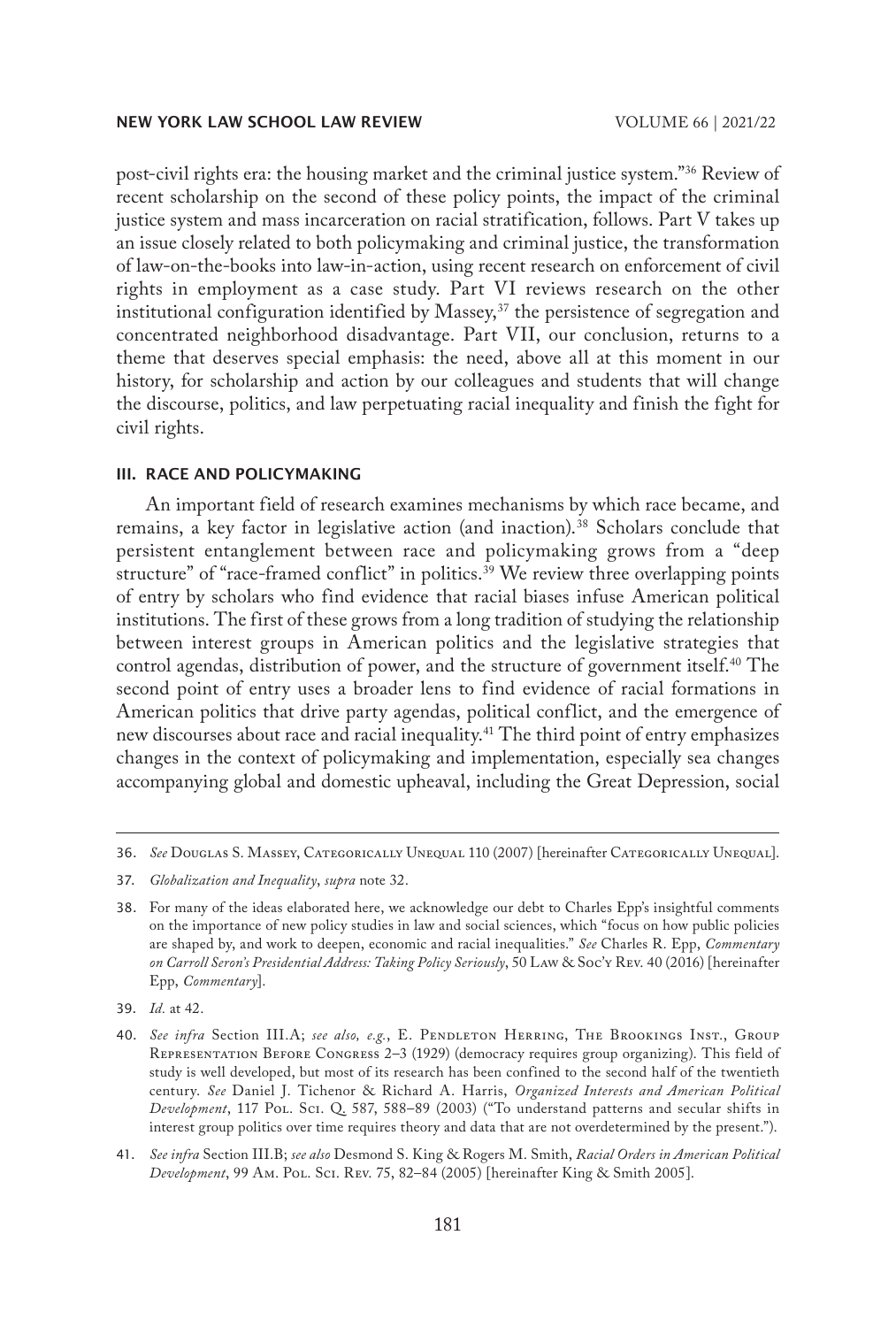movements and global leadership in the 1950s and 1960s, and later, deindustrialization, economic globalization, and massive immigration.<sup>42</sup>

## *A. Race, Interest Group Politics, and Policymaking*

Recent studies of the New Deal foundations of the American welfare state, the pinnacle policy achievements of the civil rights era, and policy decisions in the era of civil rights backlash and globalization, examine the critical role of interest groups aligned with maintaining or reducing racial inequality. A comprehensive 2005 study of the New Deal by Professor Ira Katznelson (the "Katznelson study") asks, in the years after World War II when key New Deal welfare victories remained in place and Americans enjoyed unprecedented prosperity, why were Black Americans left out?43 The study shows that three mechanisms employed by partisan interest groups, principally a bloc of Southern congressmen, shaped the racial effects of New Deal and Fair Deal legislation: First was the legislation's provision of little-to-no benefits and protections for work performed predominantly by Black Americans and Latinos (for example, farm labor and domestic service); second was the delegation of administrative control to local stakeholders with a known bias; and, ironically, third was the absence of a mechanism for reviewing claims of discrimination.<sup>44</sup> Further, the Katznelson study shows that compromises engineered by the powerful Southern bloc in Congress employed well-understood forms of federalism, allowing racially biased local governmental authorities or union leaders to control actual benefits or union protections of overtly race-neutral legislation.<sup>45</sup> These compromises limited access not only to safety net benefits but also to unions, higher education, and home mortgages.46 In addition, they created barriers to accumulation of economic and social capital that left multiple generations of Black Americans far behind whites in wealth, education, and job security.<sup>47</sup>

Racial inequality persists in part because of the lasting political impact of the New Deal's racially biased labor protections. The New Deal's failure to assure Black Americans a place in the labor movement guaranteed that equal employment legislation would become an important goal of the civil rights movement. It has been argued that the political consequences of belated equalization of employment rights have been enormous.<sup>48</sup> Instead of granting whites and Blacks equal rights, the

48. *See* Paul Frymer, Black and Blue 99 (2008).

<sup>42.</sup> *See infra* Section III.C; *see also* Categorically Unequal, *supra* note 36 (arguing that social inequalities stem from the universal human tendency to categorize others into various social groups).

<sup>43.</sup> Ira Katznelson, When Affirmative Action Was White (2005).

<sup>44.</sup> *Id.* at 38–41.

<sup>45.</sup> *Id.*

<sup>46.</sup> *See* Ann Thomas, Foreword, *Symposium 1999: Women, Equity and Federal Tax Policy: Open Questions*, 16 N.Y.L. Sch. L. Rev. 1 (1999) (detailing the racial impact of Internal Revenue Code mortgage policies).

<sup>47.</sup> Katznelson, *supra* note 43, at 162–66 (2005); Richard Rothstein, The Color of Law 177–93 (2017).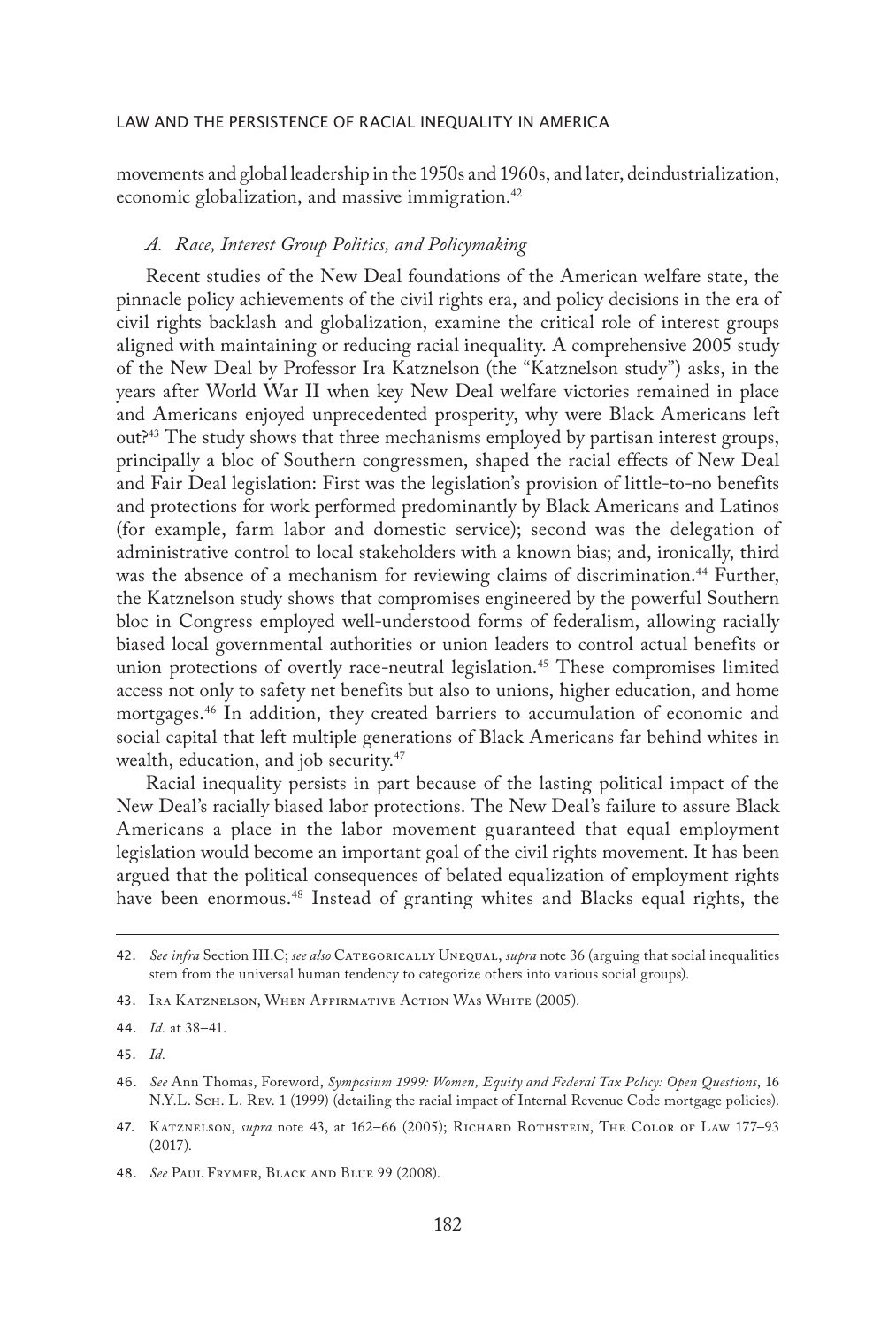separate protections of the National Labor Relations Act and Title VII of the Civil Rights Act of 1964 seemed to pit taken-for-granted labor rights of the white working class against the civil rights of Black Americans.<sup>49</sup> As deindustrialization and global competition ended American economic expansion,<sup>50</sup> conservatives recruited disillusioned white workers, turning them against the Civil Rights Act and other civil rights laws that were characterized as unfairly benefiting Black Americans and their Democratic Party sponsors.<sup>51</sup>

Other research has argued that, just as the Southern Democratic bloc left its mark on New Deal and Fair Deal legislation, entrenched political interests weakened major civil rights laws enacted in the 1960s.<sup>52</sup> Comparison of the enforcement powers granted federal agencies by Title VII, the VRA, and the Fair Housing Act of 1968 (FHA)53 revealed the power of key members of Congress and the executive branch who paid lip service to civil rights while channeling the reservations of white majorities.54 Their preferences carried extra weight during negotiations that crippled Title VII and the FHA, but not the VRA.<sup>55</sup> The agencies charged with enforcing the

- 51. Desmond S. King & Rogers M. Smith, *Strange Bedfellows? Polarized Politics? The Quest for Racial Equity*  in Contemporary America, 61 Pol. Rsch. Q. 686, 690-92 (2008) [hereinafter King & Smith 2008].
- 52. *See, e.g.*, Nicholas Pedriana & Robin Stryker, *From Legal Doctrine to Social Transformation? Comparing U.S. Voting Rights, Equal Employment Opportunity, and Fair Housing Legislation*, 123 Am. J. Socio. 86, 127 (2017) [hereinafter *From Legal Doctrine to Social Transformation?*] (citations omitted) ("[Our research] reminds us how much law, courts, and civil and political rights figured in constructing the contours and exceptionalism of a U.S. welfare state in which regulatory and social policies are deeply intertwined, and the politics of race is fundamental."); LAUREN B. EDELMAN, WORKING LAW 11 (2016) [hereinafter Working Law] (discussing how civil rights policies have "coexisted with discriminatory practices and cultures" in a way that weakens existing civil rights laws); Sean Farhang, *The Political Development of Job Discrimination Litigation, 1963–1976*, 23 Stud. Am. Pol. Dev. 23, 24–25 (2009) (describing how Congress wrote civil rights statutes that rely on private rather than public enforcement to avoid political backlash); JOHN DAVID SKRENTNY, THE IRONIES OF AFFIRMATIVE ACTION 20-22 (1996) (analyzing right-leaning resistance to affirmative action between 1964 and 1971); Lauren B. Edelman, *Legal Ambiguity and Symbolic Structures*, 97 Am. J. Socio. 1531, 1533 (1992) [hereinafter *Legal Ambiguity*] (noting critics who argue that social reform laws give the appearance of change but operate to preserve the status quo).
- 53. *Compare* 42 U.S.C. § 2000e-4 (enforcement powers to EEOC), *with* Voting Rights Act of 1965 § 3, 52 U.S.C. § 10302 (enforcement powers to U.S. attorney general), *and* Fair Housing Act of 1968 § 808, 42 U.S.C. § 3608 (enforcement powers to HUD secretary).
- 54. *From Legal Doctrine to Social Transformation?*, *supra* note 52, at 128.
- 55. *E.g.*, Daniel B. Rodriguez & Barry R. Weingast, *The Positive Political Theory of Legislative History: New Perspectives on the 1964 Civil Rights Act and its Interpretation*, 151 U. Pa. L. Rev. 1417, 1438 (2003) (describing Senate and House efforts to limit the scope of enforcement powers granted by Title VII). [Amendments offered to Title VII by Republican congressional leaders] dramatically limited the enforcement powers of the [EEOC] . . . ; deleted the authority of a nongovernmental group, such as the [NAACP], to sue on behalf of a protected worker;

<sup>49.</sup> *See* National Labor Relations Act of 1935, 29 U.S.C. §§ 151–169; Civil Rights Act of 1964, tit. VII, 42 U.S.C. §§ 2000e–2000e-17.

<sup>50.</sup> *See* Cynthia L. Estlund, *The Changing Workplace as a Locus of Integration in a Diverse Society*, 2000 Colum. Bus. L. Rev. 331, 349–50 (2000) (highlighting the impact felt by the labor force post-New Deal due to a decline in industrialization and an increase in global competition).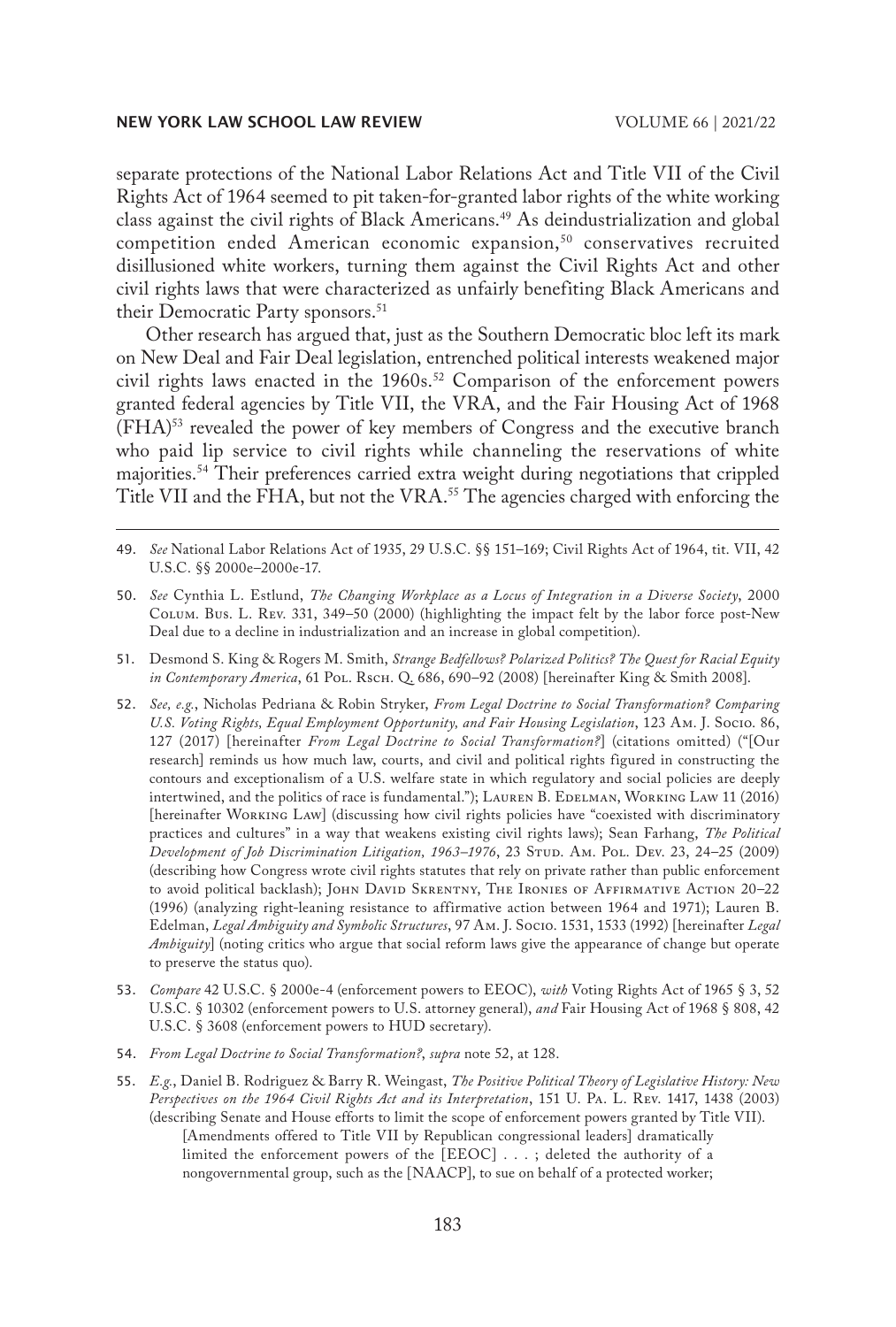first two acts, the Equal Employment Opportunity Commission (EEOC) and the Department of Housing and Urban Development (HUD), emerged from committee negotiations with conservative white congressmen with power to conciliate and process complaints but lacked power to enforce, reducing their work in the words of one scholar, to a "fiasco."56

Title VII also became a robust source of protection for employment rights in the 1970s through interpretation by a sympathetic federal judiciary.<sup>57</sup> Persuaded to adopt a broad "group-centered effects" construction of ambiguous statutory language,<sup>58</sup> the courts stretched Title VII to permit plaintiffs to show evidence of "systemic group disadvantage rather than individual harm, discriminatory consequences rather than discriminatory intent, and substantive, remedial group results rather than formal procedural justice."59 Following President Ronald Reagan's election in 1980, the will of the Department of Justice to pursue "group-centered" class actions disappeared, and the EEOC deemphasized systemic enforcement in favor of the statute's original, compromised legislative mandate to resolve individual complaints.<sup>60</sup> FHA enforcement was similarly weakened by statutory language, and even after amendments strengthened HUD's enforcement power, it never became a force for structural change.<sup>61</sup>

The VRA, enacted in 1965 as a brutal struggle for voting rights in Selma, Alabama, and other southern cities played out on nightly television, expressly incorporated "group-centered" language mandating preclearance of voting practices

*Id.* at 1471–72.

- 59. *From Legal Doctrine to Social Transformation?*, *supra* note 52, at 88. The Court in *Griggs v. Duke Power Co.*, for example, construed Title VII as requiring proof of discriminatory impact, not discriminatory intent. 401 U.S. 424, 431–32 (1971).
- 60. *See* Spencer Rich, *Reagan Panel, Citing 'New Racism,' Urges Easing of EEOC Rules*, Wash. Post (Jan. 30, 1981), https://www.washingtonpost.com/archive/politics/1981/01/30/reagan-panel-citing-newracism-urges-easing-of-eeoc-rules/dfd79721-7bbc-4ef0-91a3-ee5425904abe/.
- 61. Sharkey, *supra* note 28, at 53.

<sup>[</sup>and added] several other procedural rules . . . that would make it more difficult to enforce the antidiscrimination prohibitions of the Act.

<sup>56.</sup> *See* sources cited *supra* note 52.

<sup>57.</sup> Nicholas Pedriana & Robin Stryker, *The Strength of a Weak Agency: Enforcement of Title VII of the 1964 Civil Rights Act and the Expansion of State Capacity, 1965–1971*, 110 Am. J. Socio. 709, 717 (2004); Bernard Grofman & Chandler Davidson, Quiet Revolution in the South 35 (1994); Lempert & Sanders, *supra* note 19, at 378–85 (contextualizing the sympathetic federal judiciary).

<sup>58.</sup> The language which the courts found ambiguous, and therefore subject to a broad "group-effects" interpretation, is found in section 703(a)(1) of the Civil Rights Act of 1964, which does not mention intent but refers to discrimination "because of" race—language that could but need not be construed as requiring proof of intentional discrimination. 42 U.S.C. § 2000e-2(a)(1). The major differences between the standards of culpability to be applied by the courts enforcing Title VII and the VRA came from language in Title VII, which emphasized the importance of intent, and a parallel provision in the VRA, which required use of an effects test. *See From Legal Doctrine to Social Transformation?*, *supra* note 52, at 102–05.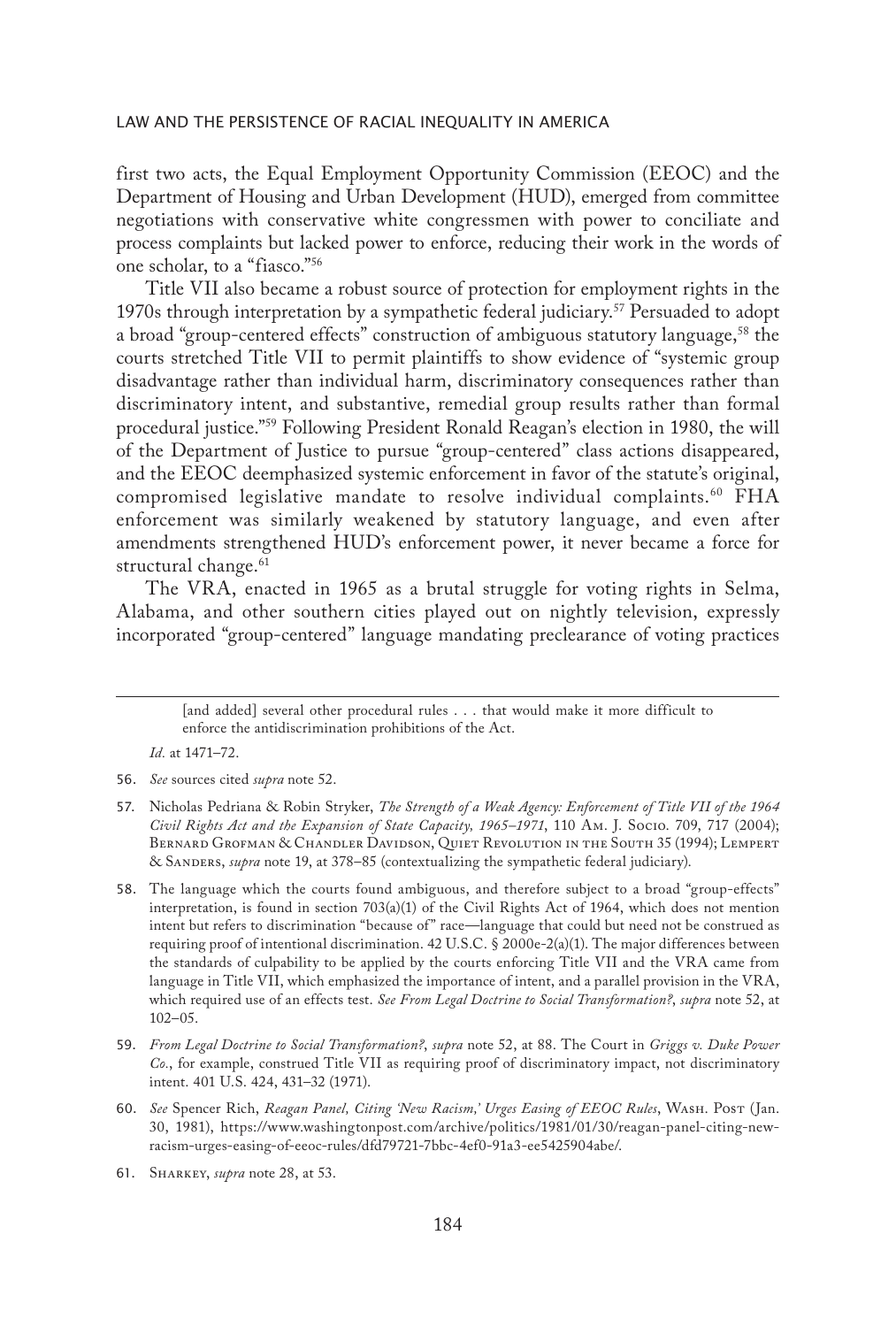that could potentially impede Black American voting.<sup>62</sup> A strong public consensus behind voting rights prevailed over southern and conservative reservations in part because the act required preclearance by southern but few northern states.63 Until the Supreme Court's 2013 decision in *Shelby County v. Holder*<sup>64</sup> rendering preclearance inoperable, the VRA had been uniquely effective civil rights legislation.<sup>65</sup>

These studies of the legislative process demonstrate the pervasive influence of key interest groups which expect to gain or lose from changes in racial hierarchy. Although few studies provide similarly detailed documentation of interest group influence on enactment and enforcement of thousands of state and local laws that complement federal legislation on the basic structure of the welfare state and civil rights, there is little doubt that interest group dynamics prevail at every level. Subsequent parts of this review consider studies which describe the role of important types of local policymaking on racial inequality, including criminal justice enforcement, regulation of employment, and local zoning and housing policies.

#### *B. Racial Formation*

Theories of "racial formation" provide an explanation for the pervasive presence of racial hierarchy in ideologies maintaining major political coalitions.<sup>66</sup> According to these theories, in every generation, gaining political power in America has required recruitment of, among others, actors invested in preserving or reducing white advantage maintaining a preexisting institutional order (bureaucracies, Congress, established non-state actors) that perpetuates the racial politics of prior eras. Two racial orders have always been present, if not always in balance: one promoting or maintaining white advantage, and another allied with those who oppose it.<sup>67</sup>

63. *Jurisdictions Previously Covered by Section 5*, U.S. Dep't of Just., https://www.justice.gov/crt/jurisdictionspreviously-covered-section-5 (last visited Apr. 30, 2022).

- 65. *Id.* ("The [VRA] has proved immensely successful at redressing racial discrimination and integrating the voting process."); GROFMAN & DAVIDSON, *supra* note 57.
- 66. Nearly three decades ago, influential scholars Michael Omi and Howard Winant defined "racial formation" as the "sociohistorical process by which racial categories are created, inhabited, transformed, and destroyed," attributing the embedding of race in American politics to the "racial projects" of American elites who led social movements in the 1960s and 1970s. MICHAEL OMI & HOWARD WINANT, RACIAL FORMATION IN THE UNITED STATES 55 (1994). Refining and extending Omi and Winant's concept, Desmond S. King and Rogers M. Smith argue that the formation of "racial orders"—political coalitions bound together by racial commitments—provide a "framework for organiz[ing] empirical evidence of the extent and manner in which structures of racial inequalities have been interwoven with economic as well as gender and religious hierarchies and social institutions." King & Smith 2005, *supra* note 41.
- 67. King and Smith provide a synthesis of mainstream political science and racial orders research, and we summarize their analysis in this section discussing racial formation. King & Smith 2005, *supra* note 41, at 3–10.

<sup>62.</sup> Voting Rights Act of 1965 § 4(b), 42 U.S.C. § 1973b(b) (2006), *invalidated by* Shelby County v. Holder, 570 U.S. 529 (2013) (current version at 52 U.S.C. § 10303); *see also* Richard M. Valelly, The Two RECONSTRUCTIONS 4 (2004).

<sup>64.</sup> 570 U.S. at 557.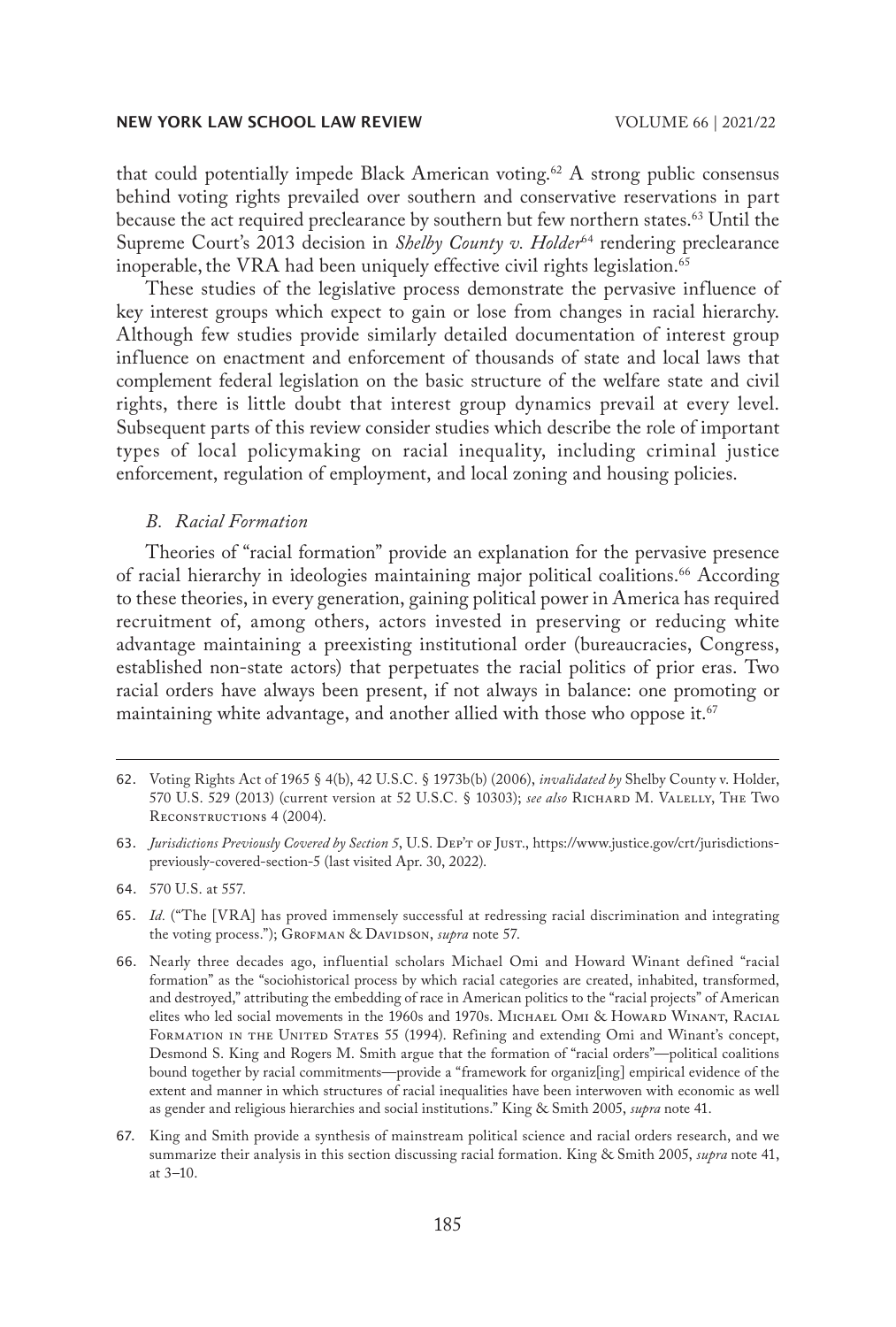While political coalition members may have varied motives, they must sign on to a common agenda to keep the coalition together, an agenda that necessarily accommodates maintaining or reducing a legacy of white advantage.<sup>68</sup> Racial orders<sup>69</sup> explain the influence of race not only on legislation with an explicit racial impact, but also on the vast array of non-racial government policies and practices which "have never developed apart from pressures to alter or maintain the nation's racial ordering."70 Similarly, battles over racial hierarchies pervasively influence government agency practices such as program administration, hiring, promotion, and unionization.<sup>71</sup>

Social movements in the 1970s and 1980s, led by conservative political entrepreneurs, placed political representatives at every level<sup>72</sup> supporting legislation that contributed to sharply rising levels of economic inequality, minimization of welfare state benefits for the working class, $73$  and severe reductions in protection for civil rights.74 The new discourse of resistance to affirmative action created by "active and conscious rhetorical construction of conservatives" avoided "hot rhetoric" that invoked racial status directly.75 Opposition to affirmative action was framed as "colorblind" resistance to racial discrimination by the government, thus embracing racial equality while denying government authority to intervene to redress benefits of

<sup>68.</sup> Frymer, *supra* note 48, complements arguments made by Katznelson, *supra* note 43, in arguing that conflict over race has been "embedded in institutions . . . that promote rules and sources which in turn make appeals to racism a politically inviting strategy." See also MICHAEL TESLER, POST-RACIAL OR Most-Racial? 30, 34–35 (2016).

<sup>69.</sup> "The 'racial orders' thesis rejects claims that racial injustices are aberrations in America, for it elaborates how the nation has been pervasively constituted by systems of racial hierarchy since its inception." King & Smith 2005, *supra* note 41, at 75, 78 (using the racial orders concept to expose race in U.S. politics).

<sup>70.</sup> *Id.* at 84.

<sup>71.</sup> *See* Sungjoo Choi & Hal G. Rainey, *Managing Diversity in U.S. Federal Agencies: Effects of Diversity and*  Diversity Management on Employee Perceptions of Organizational Performance, 70 Pub. ADMIN. Rev. 109, 116 (2010).

<sup>72.</sup> *E.g.*, John P. Heinz et al., *Lawyers for Conservative Causes: Clients, Ideology, and Social Distance*, 37 Law & Soc. Rev. 5, 34–35 (2003); Ann Southworth, Lawyers of the Right 14–18, 23–25 (2008) (noting that lawyers from conservative public interest firms worked for the Reagan administration); Steven M. Teles, The Rise of the Conservative Legal Movement 389–422 (2010) (describing the making of the Federalist Society and its network of conservative lawyers).

<sup>73.</sup> *See* "policy context" discussion *infra* Section III.C.

<sup>74.</sup> *See* Michelle Alexander, The New Jim Crow 40 (2010) ("Proponents of racial hierarchy found they could install a new racial caste system without violating the law or the new limits of acceptable political discourse, by demanding 'law and order' rather than 'segregation forever."); MARIE GOTTSCHALK, THE PRISON AND THE GALLOWS (2006) [hereinafter PRISON AND GALLOWS] (questioning the absence of public opposition to an expanding carceral state).

<sup>75.</sup> Julie Novkov, *Rethinking Race in American Politics*, 61 Pol. Rsch. Q. 649, 655 (2008); Daniel Martinez-HoSang, *The Triumph of Racial Liberalism, The Demise of Racial Justice, in RACE AND AMERICAN* POLITICAL DEVELOPMENT 288, 296, 306-07 (Joseph E. Lowndes et al. eds., 2008).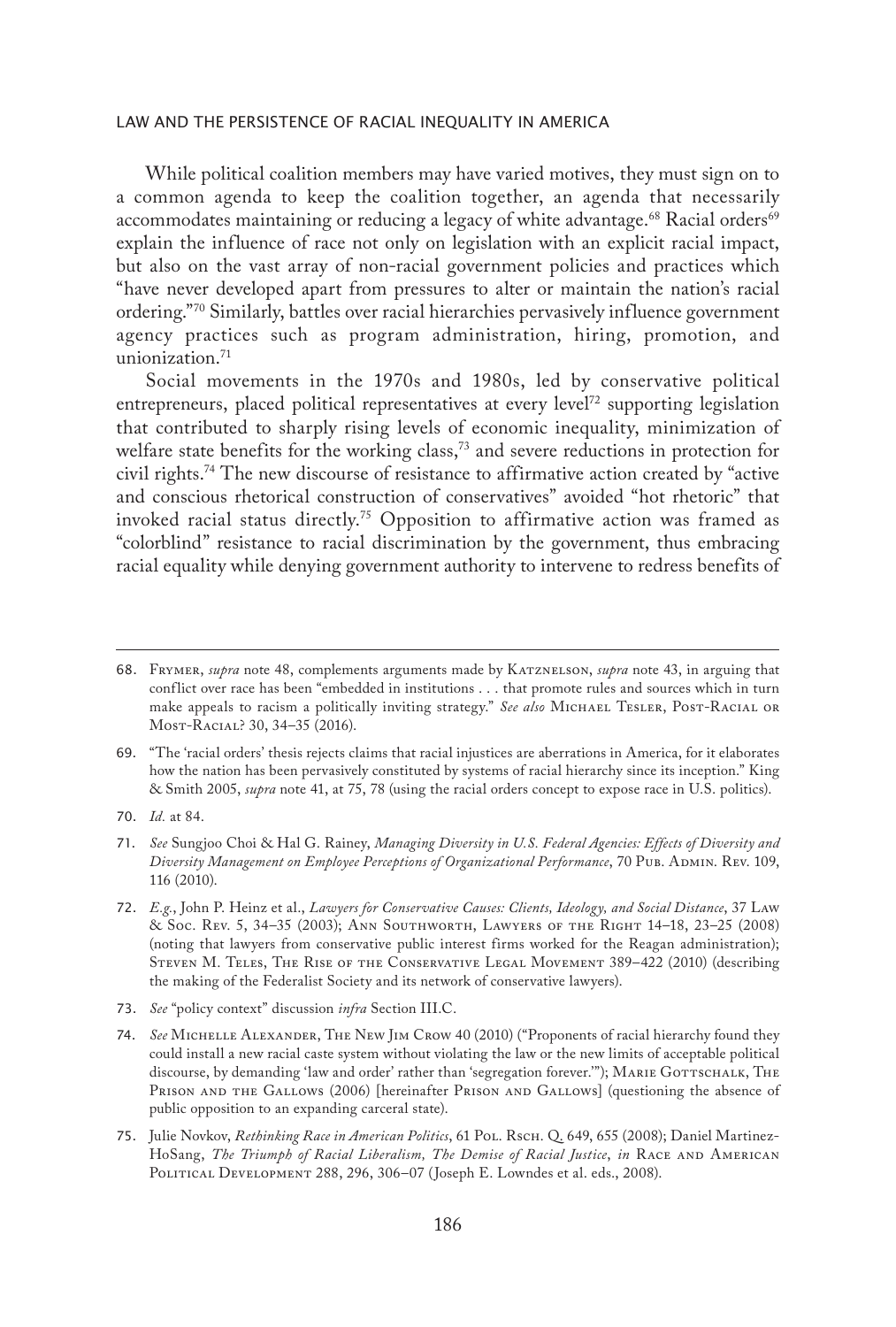past racial subordination.76 "Colorblind" policy advocacy draws support from and in turn legitimizes "symbolic racism," a stereotype shared by a significant proportion of whites that Black Americans themselves are to blame for inequality because they do not value education, work, or marriage.77

In addition to increased opposition to equality-enhancing legislation, widespread anti-government sentiment has also increased support for "colorblind" policies on punitive welfare and crime control.<sup>78</sup> Policy "drift" through legislative inaction must also be understood as a choice reflecting costs and benefits to key political interests.<sup>79</sup> Failure to maintain the minimum wage or welfare benefits notwithstanding rising need or inflation has disadvantaged disproportionate numbers of Black Americans.<sup>80</sup> Such choices, a leading scholar observes, are the "legacy of race, which continues to divide poor, working class, and middle class Americans from one another and deliver their political support to politicians who serve the powerful, wealthy, and affluent."<sup>81</sup>

Perhaps the most important bellwether of the new racial order is the Supreme Court, an institution regarded as the bulwark of constitutionalism and American

77. *See* Howard Schuman et al., Racial Attitudes in America 293–96 (rev. ed. 1997) (defining "symbolic racism" as a blend of values and morals that Blacks were said to be violating); David O. Sears  $\&$  P.J. Henry, *Over Thirty Years Later: A Contemporary Look at Symbolic Racism*, 37 ADVANCES Experimental Soc. Psych. 95, 98–101 (2005) ("[S]ymbolic racism [i]s one of the most widely used measures of explicit racism today."); DONALD R. KINDER & CINDY D. KAM, US AGAINST THEM 47-48 (2009) (describing racial stereotypes as an ethnocentric belief within white culture); Lawrence D. Bobo & Camille Z. Charles, *Race in the American Mind: From the Moynihan Report to the Obama Candidacy*, 621 ANNALS AM. Acap. Pol. & Soc. Sci. 243, 245-47 (2009) (highlighting the negative racial stereotypes subscribed to by a "substantial portion of the white population").

- 78. *See* Carol J. Greenhouse, *Life Stories, Law's Stories: Subjectivity and Responsibility in the Politicization of the Discourse of "Identity*,*"* 31 Pol. & Legal Anthro. Rev. 79, 80 (2008); Martin Gilens, Why Americans Hate Welfare 3–4, 182–85 (1999).
- 79. "Policy drift is the problem of policies remaining in place even as evolving conditions justify updating and fine-tuning those policies—with the result running contrary to the interests of most in the country." David Kamin, *Legislating for Good Times and Bad*, 54 Harv. J. Legis. 202, 203–04 (2017) (footnote omitted).

Failure on the part of Congress to refine section 5 of the VRA, which "required States to obtain federal permission before enacting any law related to voting—a drastic departure from basic principles of federalism," in the aftermath of *Shelby County* is an important example of "policy drift." Voting Rights Act of 1965 § 5, 42 U.S.C. § 1973c; 570 U.S. 529, 535 (2013) (limiting its holding to section 4(b) of the VRA without ruling on section 5); *see also* Angelica Rolong, *Access Denied: Why the Supreme Court's Decision in* Shelby County v. Holder *May Disenfranchise Texas Minority Voters*, 46 Tex. Tech. L. Rev. 519, 552–53 (2014).

- 80. *See* Epp, *Commentary*, *supra* note 38, at 42–43; *see also* Jacob S. Hacker & Paul Pierson, Winner-TAKE-ALL POLITICS 117-18 (2010) [hereinafter WINNER-TAKE-ALL POLITICS].
- 81. *Globalization and Inequality, supra* note 32, at 22; *see also* CHUCK COLLINS ET AL., INST. FOR POL'Y STUD., TEN SOLUTIONS TO BRIDGE THE RACIAL WEALTH DIVIDE 11 (2019) (citing "slavery, Jim Crow, red lining, [and] mass incarceration" as factors contributing to the racial wealth gap). For more on the racial wealth gap, see Ann F. Thomas, *The Racial Wealth Gap and the Tax Benefits of Homeownership*, 66 N.Y.L. Sch. L. Rev. 247, 249–55 (2021–2022); and on policy context, see *infra* Section III.C.

<sup>76.</sup> *See, e.g.*, Grutter v. Bollinger, 539 U.S. 306, 378 (2003) (Thomas, J., dissenting) ("Our Constitution is color-blind, and neither knows nor tolerates classes among citizens." (quoting Plessy v. Ferguson, 163 U.S. 537, 559 (1896) (Harlan, J., dissenting))).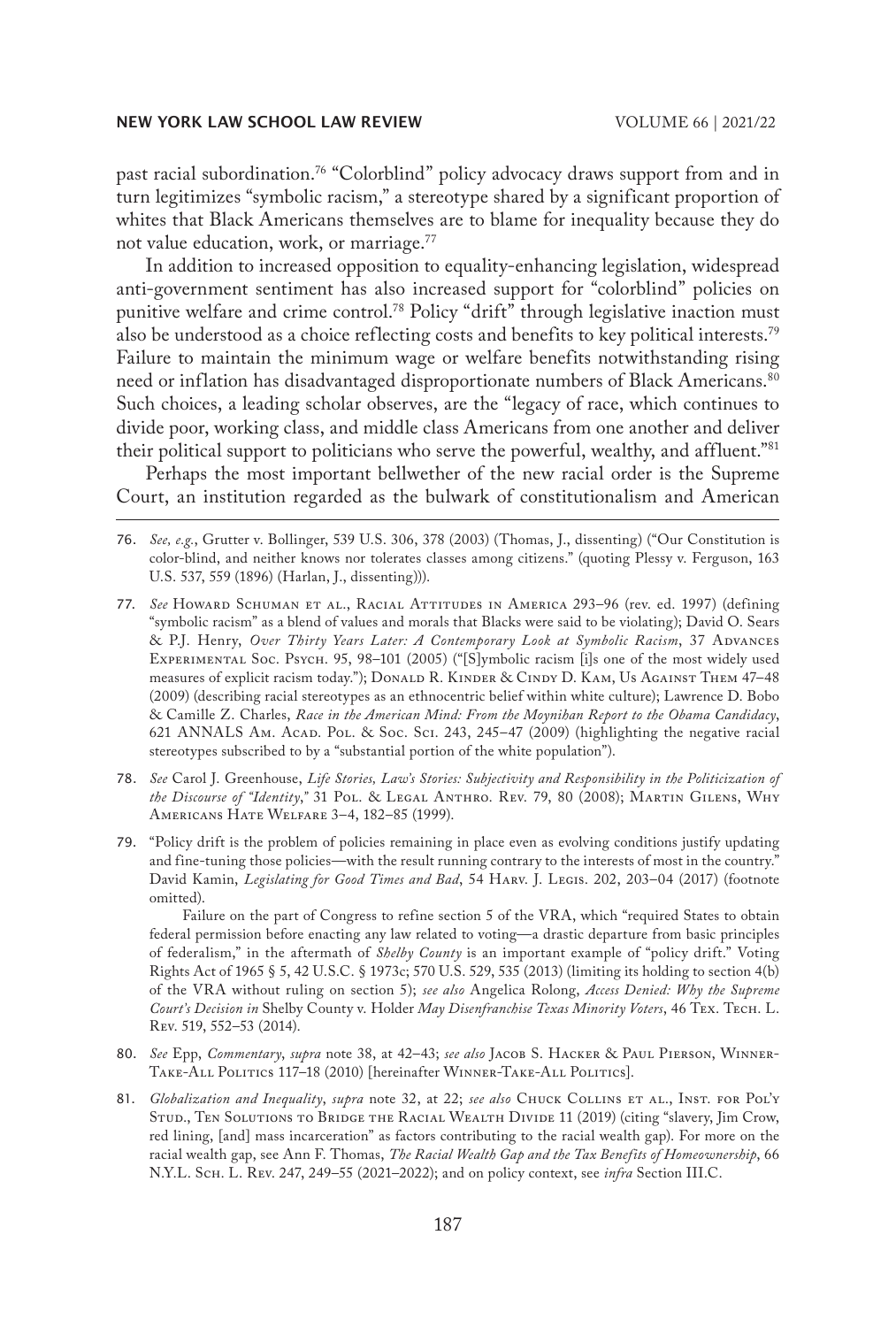political values.82 Far from defending the vision of *Brown v. Board of Education*, 83 recent conservative majorities of the Court have channeled skepticism characteristic of the new racial order, by embracing "colorblindness" while severely limiting possibilities for affirmative action and thereby expressing concern that otherwise undeserving groups might gain unfair advantage.<sup>84</sup> In 1989, the Court's apparent indifference to the effects of a long history of pervasive discrimination caused dissenting Justice Thurgood Marshall to remark that "a majority of th[e] Court signals that it regards racial discrimination as largely a phenomenon of the past."85

#### *C. Policy Context*

Studies of the relationship between race, political structure, and policy show the powerful influence of changes in the domestic or international social and economic order, which we call "policy context."86 New Deal origins of a racially divided welfare state cannot be separated from the economic upheaval accompanying the Great Depression. Likewise, the post-World War II civil rights era depended on support from a working class benefiting from an expanding economy and elite concern about the legitimacy of America's claim to global leadership. Post-World War II global and domestic priorities created conditions favorable to *Brown*'s epistemic break with Jim Crow and de jure segregation, and an opening for civil rights legislation.

A decade later, economic globalization and massive immigration contributed to a very different context for interest group strategies, racial formation, and realization of *Brown*'s mandate. Included in these contributory factors was deindustrialization

83. 347 U.S. 483 (1954) (prohibiting racial segregation in public schools).

<sup>82.</sup> For further examination of racial bias in Supreme Court jurisprudence, see Purcell, *supra* note 12.

<sup>84.</sup> *Compare id.* at 493–95 (finding racially segregated schools "inherently unequal" and violative of the Equal Protection Clause), *with* Richmond v. J.A. Croson Co., 488 U.S. 469, 493–94 (1989) (plurality opinion) (subjecting all race-based classifications, remedial or not, to strict scrutiny), *and* Parents Involved in Cmty. Schs. v. Seattle Sch. Dist., 551 U.S. 701, 747–48 (2007) (plurality opinion) ("The way to stop discrimination on the basis of race is to stop discriminating on the basis of race.").

<sup>85.</sup> *Richmond*, 488 U.S. at 552 (Marshall, J., dissenting). Since 1976, the Court has typically required plaintiffs to prove discrimination claims with evidence of discriminatory intent. *See, e.g.*, Washington v. Davis, 426 U.S. 229, 240–41 (1976) ("[T]he basic equal protection principle [is] that the invidious quality of a law claimed to be racially discriminatory must ultimately be traced to a racially discriminatory purpose.").

Doris Marie Provine comments that the Court thus ignores complexities of racialized fears and misperceptions, implicit bias, and institutional rules that encourage people to act in racially discriminatory ways. Doris MARIE PROVINE, UNEQUAL UNDER LAW 10 (2007); see also Kristin A. Lane et al., *Implicit Social Cognition and Law*, 3 Ann. Rev. L. & Soc. Sci. 427, 435–47 (2007); Margaret Richardson & Todd L. Pittinsky, *The Mistaken Assumption of Intentionality in Equal Protection Law: Psychological Science and the Interpretation of the Fourteenth Amendment* 2–3 (John F. Kennedy Sch. of Gov't, Harv. Univ., Working Paper No. RWP05-011, 2005). For a contrasting statutory ruling considering whether disparate impact claims are cognizable under the FHA, see *Texas Department of Housing and Community Affairs v. Inclusive Communities*, 576 U.S. 519 (2015).

<sup>86.</sup> *Globalization and Inequality*, *supra* note 32; King & Smith 2005, *supra* note 41.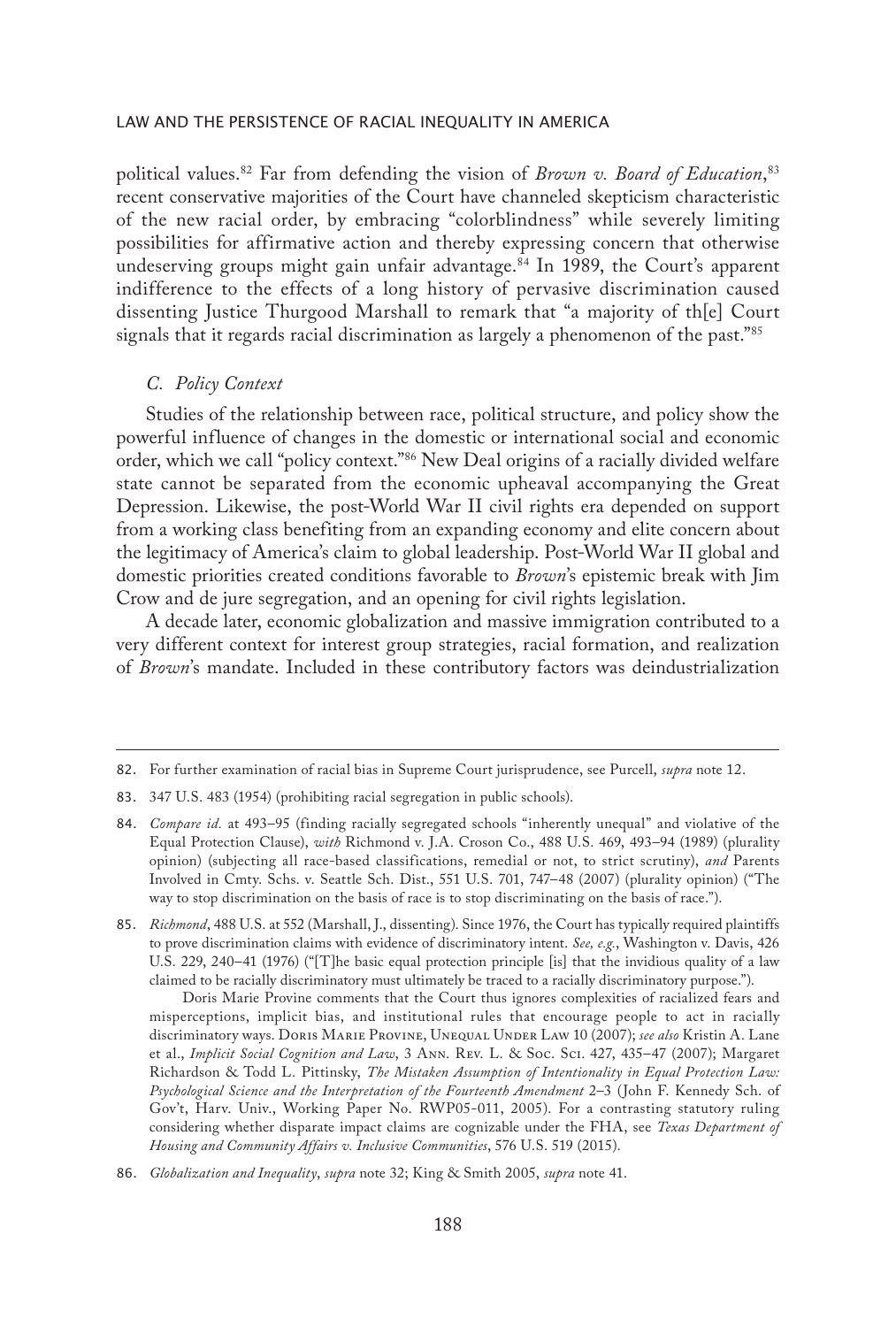beginning as early as the  $1960s$ ,<sup>87</sup> further job losses following the oil crisis in  $1973$ ,<sup>88</sup> and growing competition from minorities—initially Black Americans migrating from the South to urban centers in the North in the 1950s and 1960s.

More recently, massive numbers of immigrants created backlash and an opportunity for the conservative realignment that absorbed a large part of a white working class and other moderates opposed to further government intervention. The new coalition has supported reversal of years of progress in reducing racial disparity in school quality, employment security, and advantages of economic and cultural capital possessed by whites in seeking higher education.<sup>89</sup> This new alignment favors "colorblind" policies that oppose affirmative action and welfare but, ironically, also policies favoring the wealthy who control the new legislative coalition.<sup>90</sup>

Policies that affect inequality are no longer organized expressly along lines of race but along lines of class, creating competition between racial minorities and poorer white men.<sup>91</sup> Black American interests are represented in legislative battles by what is now a losing political coalition. The winners are the wealthy, supported by those they have recruited with the help of globalization and deindustrialization to oppose regulatory intervention and government spending.<sup>92</sup> But the coalition also supports tax breaks and subsidies for the wealthiest, $33$  leaving poor whites and especially Black Americans, already disadvantaged by a vast wealth divide, further behind.<sup>94</sup>

- 89. *See Globalization and Inequality*, *supra* note 32 (noting the impact of reduced social funding on the working class and working poor). These themes come together around the policy domain of the carceral state, to which we turn in Part IV.
- 90. King & Smith 2005, *supra* note 41, at 83; *see* discussion *supra* note 66.
- 91. *Globalization and Inequality*, *supra* note 32.
- 92. *See* Winner-Take-All Politics, *supra* note 80, at 77–79.
- 93. *Id.* at 50; *see also* Thomas Piketty, Capital in the Twenty-First Century 451 (Arthur Goldhammer trans., Harv. Univ. Press 2014) (studying global economic and social patterns affecting accumulation and distribution of wealth); *Globalization and Inequality*, *supra* note 32 (contending that progressive taxation policies were restructured to shift the tax burden from rich to poor). But see SUZANNE METTLER, THE SUBMERGED STATE 33 (2011) (citing tax breaks benefitting the working poor).
- 94. *See* David Jacobs & Jonathan C. Dirlam, *Politics and Economic Stratification: Power Resources and Income Inequality in the United States*, 122 Am. J. Socio. 469, 475 (2016) (citing Melvin Oliver & Thomas Shapiro, Black Wealth/White Wealth (2006)) ("African-Americans (and probably Hispanics) have not accrued nearly as much personal wealth as whites."); Douglas S. Massey & Robert J. Sampson, *Moynihan Redux: Legacies and Lessons*, 621 ANNALS Am. Acad. Pol. & Soc. Sci. 6, 6 (2009) (criticizing economic policy rewritten to benefit the wealthy over the working class).

<sup>87.</sup> *See* Barry Bluestone & Bennett Harrison, The Deindustrialization of America 4, 6 (1982). For a graphic representation, see Paul Krugman, *Trade and the Decline of U.S. Manufacturing Employment*, N.Y. Times (May 19, 2015), https://krugman.blogs.nytimes.com/2015/05/19/trade-and-the-declineof-us-manufacturing-employment/.

<sup>88.</sup> John F. Early, *Effect of the Energy Crisis on Employment*, 97 MONTHLY LAB. REV. 8, 10-11 (1974) (tying 380,000 job losses between November 1973 and March 1974 to the oil crisis). An oil embargo was instituted against the United States by oil-exporting countries after the U.S. government provided emergency war aid to Israel. Michael Corbett, *Oil Shock of 1973-74*, FED. RSRV. HIST. (Nov. 22, 2013), https://www.federalreservehistory.org/essays/oil-shock-of-1973-74.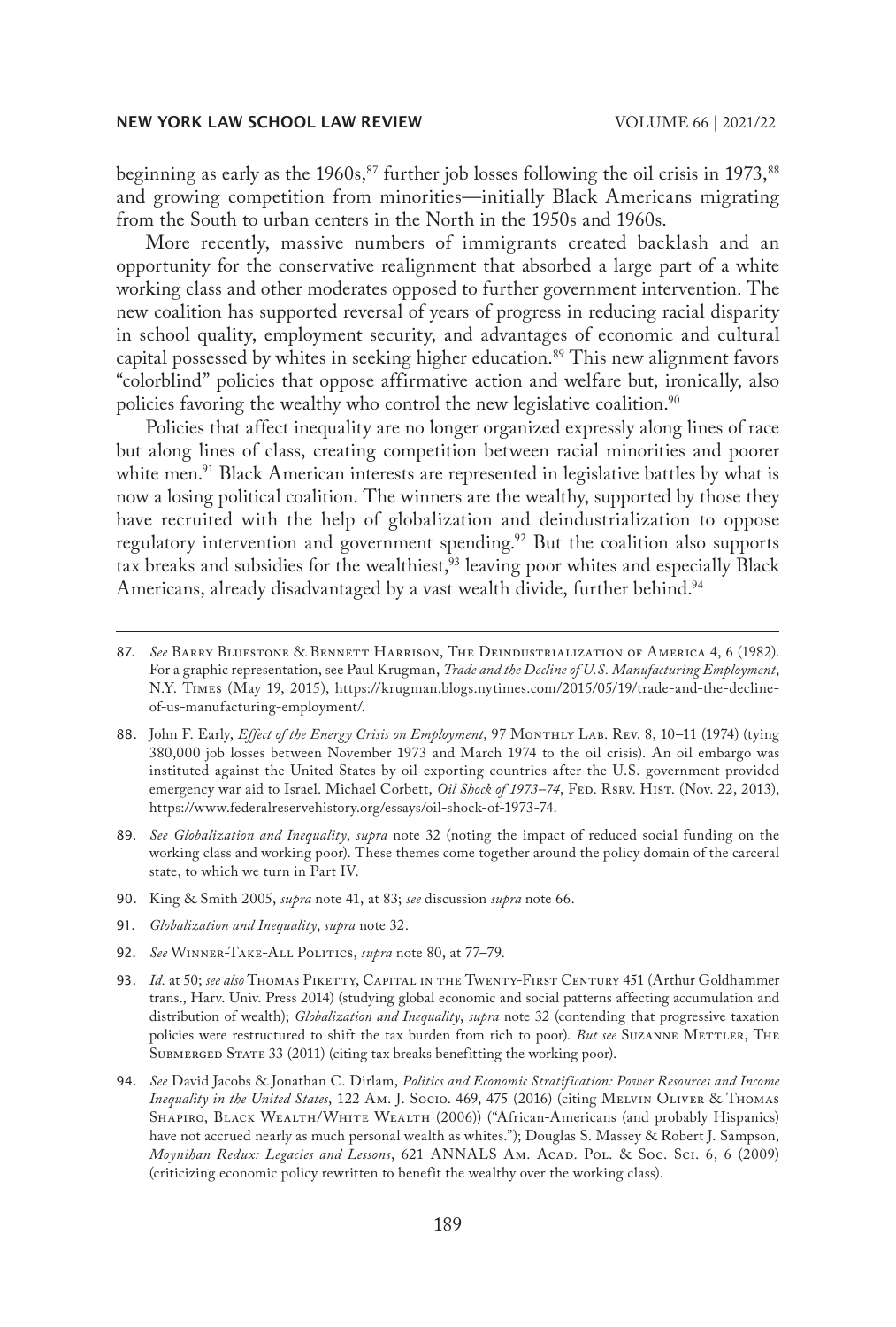Race-neutral deregulation in the era of free market globalization has not only increased the economic disadvantages of the poor, a group that is disproportionately Black American,<sup>95</sup> but has also disproportionately destabilized the Black American middle class<sup>96</sup> by reducing government employment,<sup>97</sup> deregulating the mortgage market,<sup>98</sup> ending enforcement of school desegregation,<sup>99</sup> and encouraging segregated housing markets.<sup>100</sup>

Immigration policy illustrates the pervasive influence of policy context on interest group strategies and racial formation.101 Influential organizations in the dominant political coalition of the 1960s which opposed racial stereotyping, including the NAACP and its allies, together with elites influenced by the Cold War, supported the Immigration and Nationality Act of 1965 (INA). The act, for the first time in a century, opened the door to immigration from Asia, Latin America, and later, Africa.102 Subsequently, massive immigration linked to globalization, especially from Asia and Latin America, shifted the racial and ethnic profile of the United States.<sup>103</sup> This shift fostered new "discourses about the 'new immigrants' . . . that perpetuate stereotyped notions of racial identities,"<sup>104</sup> often to the disadvantage of Black

- 95. Emily A. Shrider et al., U.S. Census Bureau, Income and Poverty in the United States: 2020, at 15 fig.9 (2021) (charting a 19.5 percent poverty rate for Blacks, 17 percent for Hispanics, 8.2 percent for white non-Hispanics, and 8.1 percent for Asian Americans).
- 96. The American Middle Class Is Losing Ground, *supra* note 20, at 13; Sharkey, *supra* note 28 (arguing that there has not been a meaningful expansion of the Black middle class); *see generally* George Wilson & Ian Sakura-Lemessy, *Earnings Over the Early Work Career Among Males in the Middle Class: Has Race Declined in its Significance?*, 43 Socio. Persps. 159 (2000) (comparing earnings of white and Black middle-class males between 1975 and 1982 and then 1985 and 1992).
- 97. *Globalization and Inequality*, *supra* note 32.
- 98. Jacob S. Rugh & Douglas S. Massey, *Racial Segregation and the American Mortgage Foreclosure Crisis*, 75 Am. Socio. Rev. 629, 632 (2010) (first citing Paul Langley, *Sub-prime Mortgage Lending: A Cultural Economy*, 37 Econ. & Soc'y 469 (2008); then citing Paul Langley, *Debt, Discipline, and Government: Foreclosure and Forbearance in the Subprime Mortgage Crisis*, 41 Env't & Plan. 1404 (2009); and then citing Guy Stuart, Discriminating Risk (Cornell Univ. Press 2003)).

[L]ucrative subprime lending and securitization practices did not suddenly appear 'at the fringes of finance,' but were produced and legitimated by the financial industry using new, high-tech tools such as credit scoring, risk-based pricing, securitization, credit default swaps, and variable rate mortgages that were billed as rational, scientific, and safe.

*Id.*

- 99. Charles T. Clotfelter, After *Brown* 39 (2004).
- 100. Categorically Unequal, *supra* note 36, at 158.
- 101. Lenni B. Benson, *Seeing Immigration and Structural Racism: It's Where You Put Your Eyes*, 66 N.Y.L. Sch. L. Rev. 277 (2021–2022).
- 102. *See* Henry Yu, Thinking Orientals 1, 6, 152 (2001).
- 103. *See* Press Release, U.S. Census Bureau, 2020 Census Statistics Highlight Local Population Changes and Nation's Racial and Ethnic Diversity (Aug. 12, 2021), https://www.census.gov/newsroom/pressreleases/2021/population-changes-nations-diversity.html.
- 104. King & Smith 2005, *supra* note 41, at 89.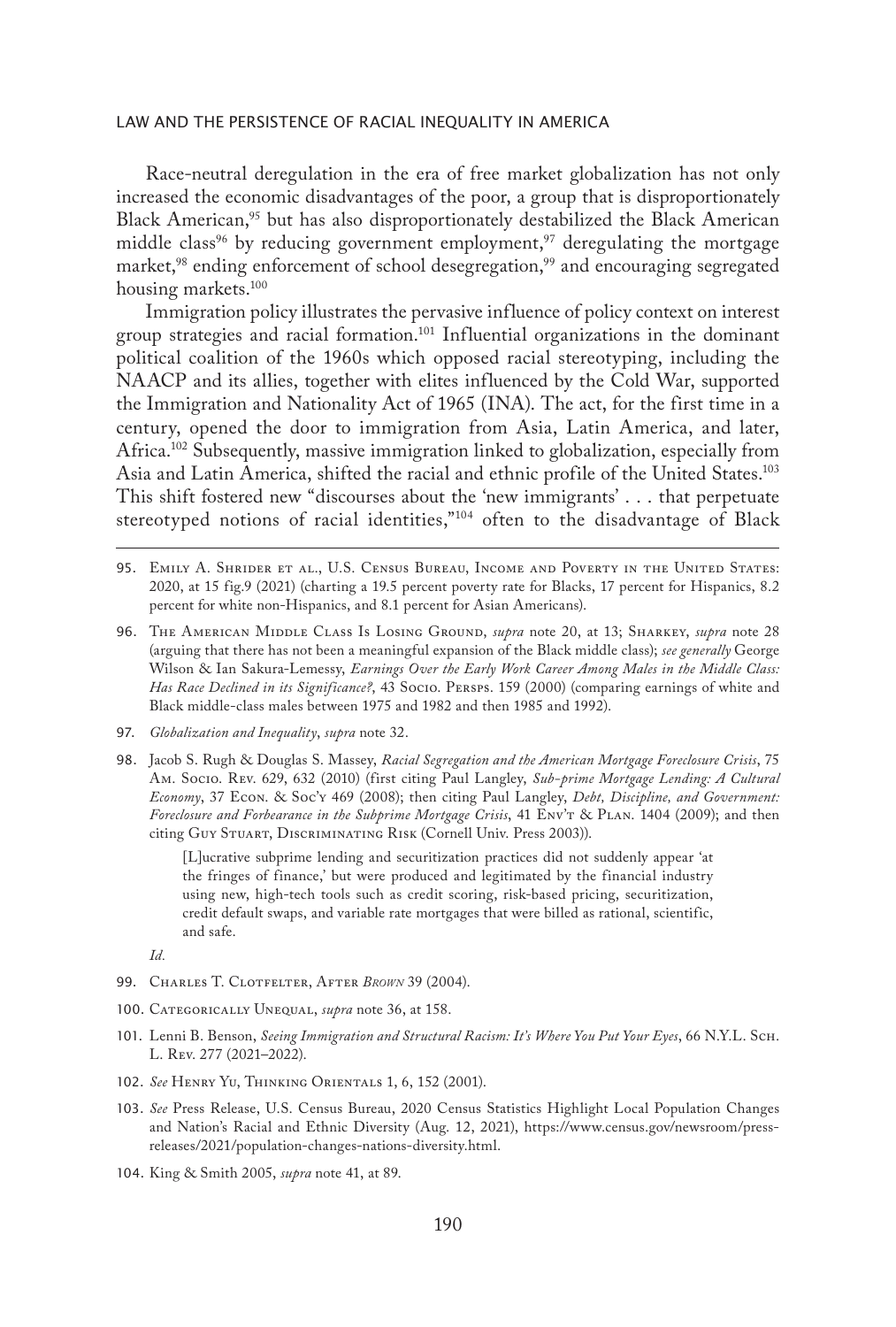Americans.<sup>105</sup> In turn, new immigrants who wish to support certain policy choices must engage in what one scholar refers to as "racial triangulation," which requires them to choose sides in debates dominated by Black-versus-white distinctions or bear the burden of distinguishing themselves from both sides of this polarized perception of race.106

All policy regimes have consequences for racial inequality. Policy that perpetuates inequality is an outcome of interest group agendas and legislative strategies, racial formations created by political coalition building, and significant change in policy context—currently, globalization, deindustrialization, and massive immigration. Each explanation illuminates the formation of policy goals, distributive outcomes, and racial stereotypes that allow them to go unchallenged. Going forward, law and social science scholars have an opportunity to draw on these strands of theory and research to suggest better explanations of outcomes and more promising ways to reduce inequality.

### IV. THE CARCERAL STATE

The consolidation of the carceral state, including the growth of incarceration in state prisons and county jails since the 1970s, disproportionately affects communities of color and has become the most important policy sustaining racial inequality in the post-civil rights era. Here, we highlight three bodies of scholarship. First, we review research that builds on new policy studies to unpack the politics behind the expansion of the carceral state. Next, we review an emerging body of research that focuses on the oft-unrecognized connections between the census and incarceration. Finally, we review the literature on mass incarceration as a mechanism of stratification and its collateral consequences.<sup>107</sup>

#### *A. The Politics of the Carceral State*

The contemporary policy of incarceration has deep roots in American political development that long predate the massive buildout of prisons beginning in the 1970s.<sup>108</sup> Crime policy is, moreover, deeply entwined with a strong federalist

- 107. For related discussion, see Lynn Su, *Unpacking the Teaching Potential of a Hypothetical Criminal Case Involving a Cross-Racial Eyewitness Identification*, 66 N.Y.L. Sch. L. Rev. 339 (2021–2022).
- 108. *See generally* Prison and Gallows, *supra* note 74, at 29 (adding that certain industries have reaped financial reward from the prison-building boom); BERT USEEM & ANNE MORRISON PIEHL, PRISON STATE 41-43 (2008) (tying Black incarceration rates to the removal of industry from cities in the 1970s); Vanessa Barker, The Politics of Imprisonment 16–17 (2009) (citing increasing crime as a basis for penal policy change); DAVID GARLAND, THE CULTURE OF CONTROL 116 (2001) (summarizing the commercialization of penal institutions and the U.S. criminal justice system). Scholars have also recognized a shift from rehabilitative policy:

<sup>105.</sup> Categorically Unequal, *supra* note 36; *see, e.g.*, Katherine S. Newman, No Shame in My Game 39–40 (1999); Philip Kasinitz & Jan Rosenberg, *Missing the Connection: Social Isolation and Employment*  on the Brooklyn Waterfront, 43 Soc. Pro*BS.* 180, 193-94 (1996).

<sup>106.</sup> Claire Jean Kim, *The Racial Triangulation of Asian Americans*, 27 Pol. & Soc'y 105, 107 (1999); Tesler, *supra* note 68, at 30–31.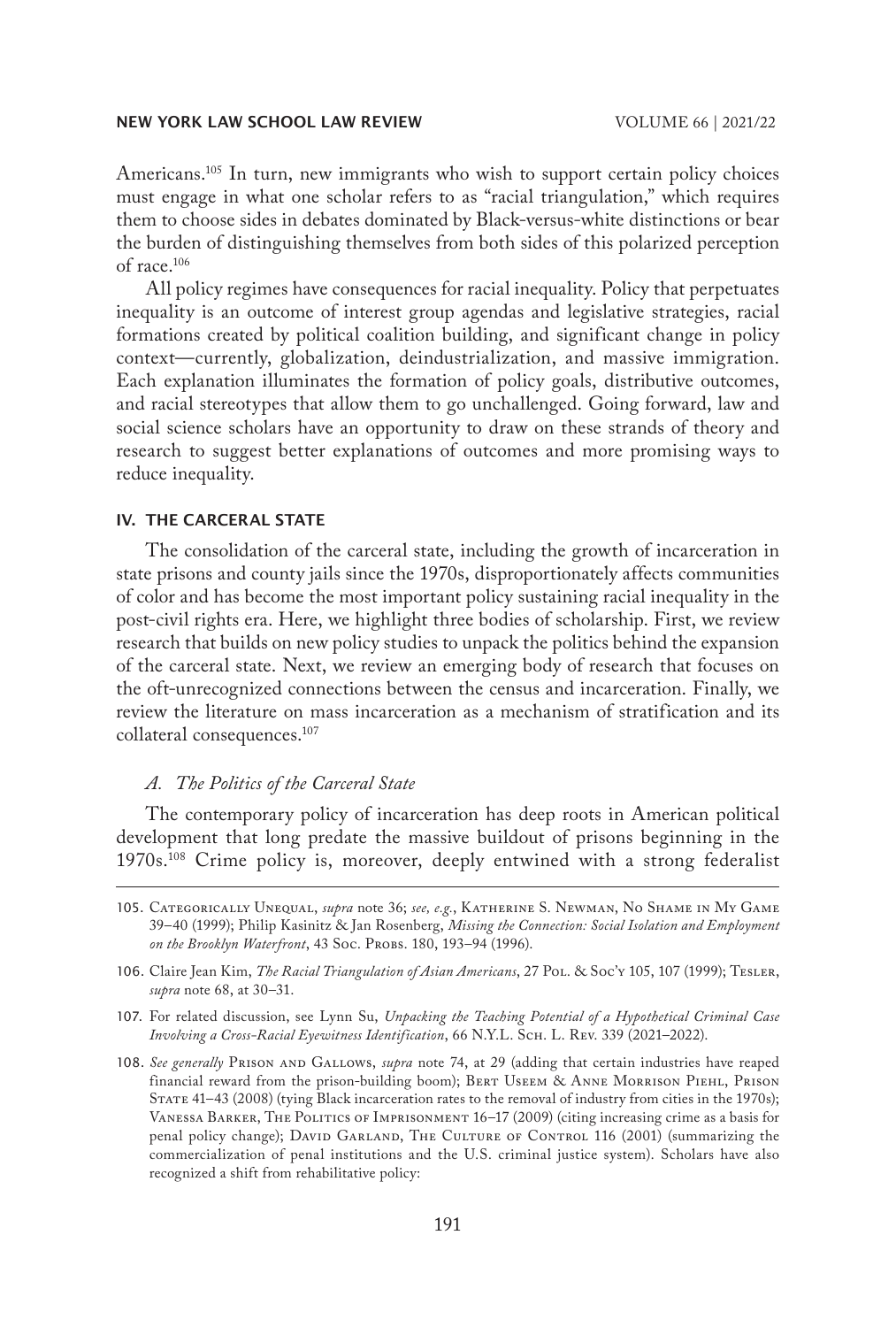tradition, with notable historical variations among states and regions of the country.109 Despite these differences, by the late 1970s every state in the country was building more prisons.110 An important body of research explores reasons for this policy convergence around incarceration and whether fundamental reform is feasible.

Research has shown that the policies of the civil rights movement and its progeny were met with significant, strident, and sophisticated backlash that is deeply embedded in a historical legacy of "racial hierarchy that deems Black Americans mostly responsible for their situation."111 A politics of law and order coupled with anti-Black sentiment is rarely far beneath the surface in American politics—and often bipartisan.112 Across the South and among white working-class citizens in the North, civil rights reforms were often linked to a fear of crime and lawlessness.113 Such rhetoric was a critical factor in laying the foundation for reforms in crimerelated policies, including sentencing, victims' rights, prison litigation, and policing.114

Almost concurrent with the start of the imprisonment boom was a notable break with the underlying rationale for the penal institution itself. As a number of observers have pointed out, during the 1970s, faith in the rehabilitative ideal that had prevailed in penology for the past century began to erode among criminal justice practitioners, academics, and policymakers.

Mona Lynch, Sunbelt Justice 2 (2009) (first citing Francis A. Allen, The Decline of the REHABILITATIVE IDEAL (Yale Univ. Press 1981); then citing DAVID GARLAND, THE CULTURE OF CONTROL (2001); and then citing Robert Martinson, *What Works? Questions and Answers About Prison Reform*, 36 Pub. INT. 22 (1974)).

- 109. *See* Lisa L. Miller, The Perils of Federalism (2008).
- 110. *Cf.* Eric Schlosser, *The Prison-Industrial Complex*, The Atlantic (Dec. 1998), https://www.theatlantic. com/magazine/archive/1998/12/the-prison-industrial-complex/304669/ (reporting roughly one thousand new prisons and jails built between the late 1970s and 1990s).
- 111. Doris Marie Provine, *Race and Inequality in the War on Drugs*, 7 Ann. Rev. L. & Soc. Sci. 41, 50 (2011); *see also* Alexander, *supra* note 74, at 11 ("Mass incarceration . . . is the most damaging manifestation of the backlash against the Civil Rights Movement."); Jacob S. Hacker & Paul Pierson, *After the "Master Theory": Downs, Schattschneider, and the Rebirth of Policy-Focused Analysis*, 12 Persps. on Pol. 643, 651–52 (2014) [hereinafter *Master Theory*] (discussing the long history of racial hierarchies in the United States).
- 112. *See* Prison and Gallows, *supra* note 74, at 6, 15, 34.
- 113. Michael C. Campbell & Heather Schoenfeld, *The Transformation of America's Penal Order: A Historicized Political Sociology of Punishment*, 118 Am. J. Socio. 1375, 1390 (2013) (describing "law and order" rhetoric of politicians in the 1960s and 1970s); *see also* Vesla M. Weaver, *Frontlash: Race and the Development of Punitive Crime Policy*, 21 Stud. Am. Pol. Dev. 230, 242 (2007) (recounting common congressional debates as to whether "civil rights would engender a crime wave and integration would bring lawlessness").
- 114. For example, Campbell & Schoenfeld, *supra* note 113, at 1377, maps state-level policies that resulted in prison expansion and, with it, the mass incarceration of Black Americans and Hispanics, particularly men; it also demonstrates the ways in which historical legacies and political mechanisms coalesce around a policy regime that arguably resulted in a politics of "governing through crime." *See also* Jonathan Simon, Governing Through Crime 4–7, 18–20 (2007); Garland, *supra* note 108, at 27–29, 168–171, 194.

Drawn from comparative case studies of eight states in different regions, Campbell & Schoenfeld, *supra* note 113, at 1377, found that, over time, national political competition, federal crime control policy, and federal court decisions helped create state-level political innovation and special interest groups that pushed lawmakers to increasingly define the crime problem as a lack of punishment and to choose policy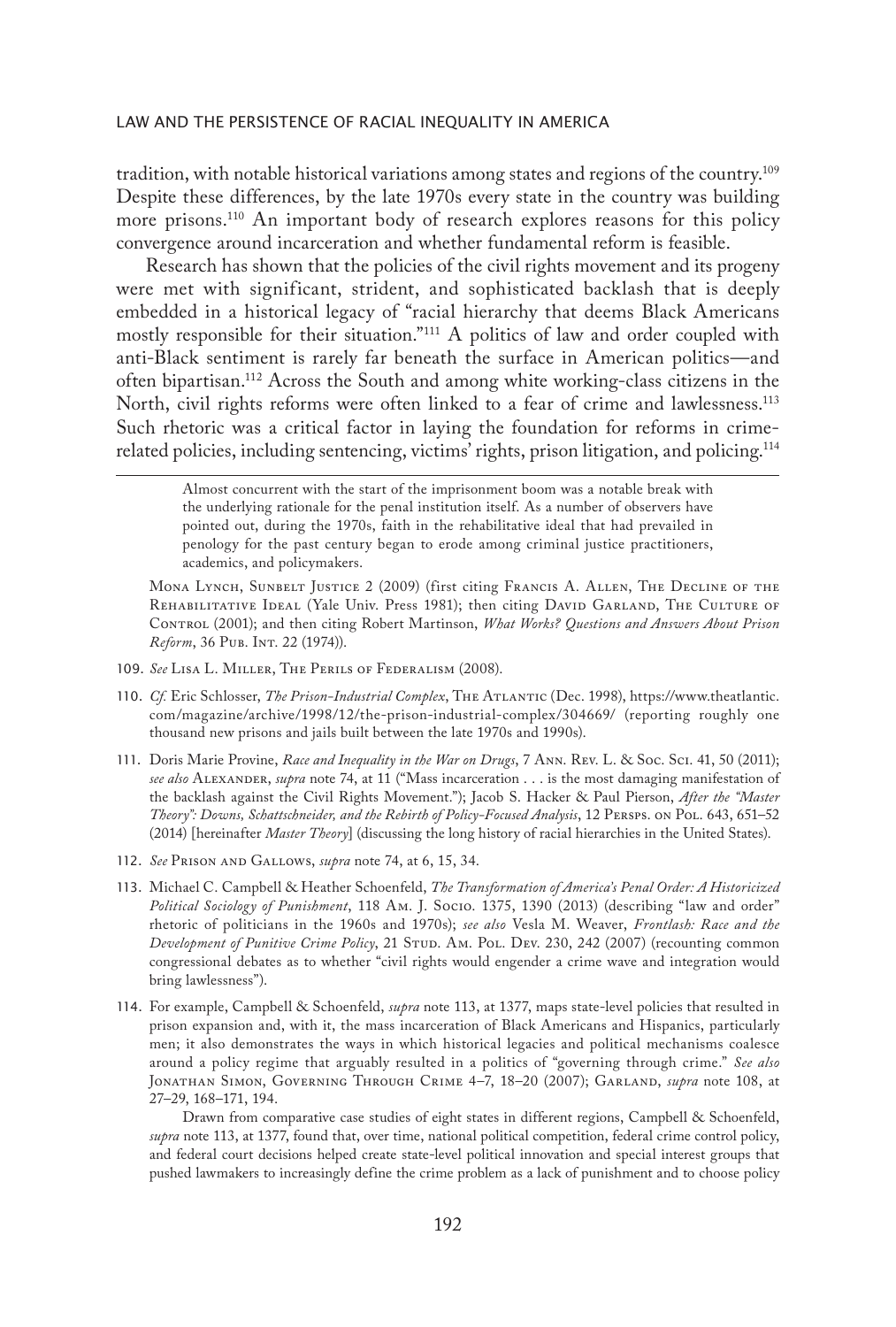Research also documents recent attempts to challenge the politics of the carceral state.115 After nearly twenty years of litigation, in 2013 the Supreme Court held in *Brown v. Plata* that the conditions of confinement in California's prisons violated the Eighth Amendment,116 and ordered the state to reduce the prison population by approximately thirty thousand inmates, to 137.5 percent of design capacity.117 The Public Safety Realignment Act<sup>118</sup> (the "California Experiment") is designed to downsize the state's prison population through county-supported programs that return non-violent, non-sexual, non-serious prisoners to local supervision.<sup>119</sup> Implementation of the reform is left to the county innovations which may range from increasing the capacity of jails to rehabilitation in what has been described as one of "the biggest penal experiment[s] in American incarceration policy."120 The California Experiment in prison downsizing, along with other reforms, such as reentry programs, have engendered the most recent turn in the debate around the carceral state. Analysis of the impact of the experiment suggests that we should remain skeptical about the impact of the Supreme Court's *Plata* decision*.* Innovative reentry strategies to tackle recidivism and stronger political support may help, but progress will be impeded by contemporary "pathologies that run through the carceral state [and] also run through American politics," including neoliberalism, globalization, immigration, deindustrialization, and policies creating significant structural

- 116. "Excessive bail shall not be required, nor excessive fines imposed, nor cruel and unusual punishments inflicted." U.S. Const. amend. VIII.
- 117. 563 U.S. 493, 501, 525 (2011) (describing the conditions of confinement in issue as an interrelated "spider web" resulting from overcrowding, which contributed to inadequate prisoner healthcare).
- 118. Assemb. B. 109, 2011–12 Leg. (Cal. 2011).
- 119. Revisions to the California Experiment focus on reducing California's prison population and its corrections budget. *See* Pub. Safety Realignment Act of 2011 Implementation Plan 1 (Cmty. CORR. P'SHIP ALAMEDA CNTY 2011). This is achieved largely through transferring responsibility for incarceration and supervision of many low-level inmates and parolees from the California Department of Corrections and Rehabilitation to the county level. *Id.*; *see also* Joan Petersilia, *California Prison Downsizing and Its Impact on Local Criminal Justice Systems*, 8 Harv. L. & Pol'y Rev. 327, 332 (2014).
- 120. *See* Petersilia, *supra* note 119, at 328; *see also* Anjuli Verma, *The Law-Before: Legacies and Gaps in Penal Reform*, 49 L. & Soc'y Rev. 847, 848 (2015); Mia Bird & Ryken Grattet, *Realignment and Recidivism*, 664 ANNALS Am. Acad. Pol. & Soc. Sci. 176, 177 (2016) (citing Michael Santos, *California's*  Realignment: Real Prison Reform or Shell Game?, HUFFPOST, https://www.huffpost.com/entry/californiaprison-realignment\_b\_2841392 (May 11, 2013)).

solutions that put more people in prison for longer periods of time. *Id.*; *see also, e.g.*, Prison and Gallows, supra note 74 (discussing prison growth and sentencing); MARIE GOTTSCHALK, CAUGHT 1-2 (2015) [hereinafter Caught] (same); David Jacobs & Aubrey L. Jackson, *On the Politics of Imprisonments: A Review of Systematic Findings*, 6 Ann. Rev. L. & Soc. Sci. 129 (2010) (describing "political appeals" for law and order); Michelle Phelps, *Rehabilitation in the Punitive Era: The Gap Between Rhetoric and Reality in U.S. Prison Programs*, 45 Law & Soc'y Rev. 33 (2011) (envisaging prison downsizing).

<sup>115.</sup> Despite the ways in which the Prison Litigation Reform Act of 1996 (PLRA) undermined potentially impactful case law, prisoner rights advocates in California leveraged a unique set of resources to challenge the conditions of confinement in the state's prisons. *See generally* Margo Schlanger, *The Just*  Barely Sustainable California Prisoners' Rights Ecosystem, 664 ANNALS AM. ACAD. POL. & Soc. Sci. 62, 71–73 (2016) (advocating for prisoners' rights via resources in the public interest sector).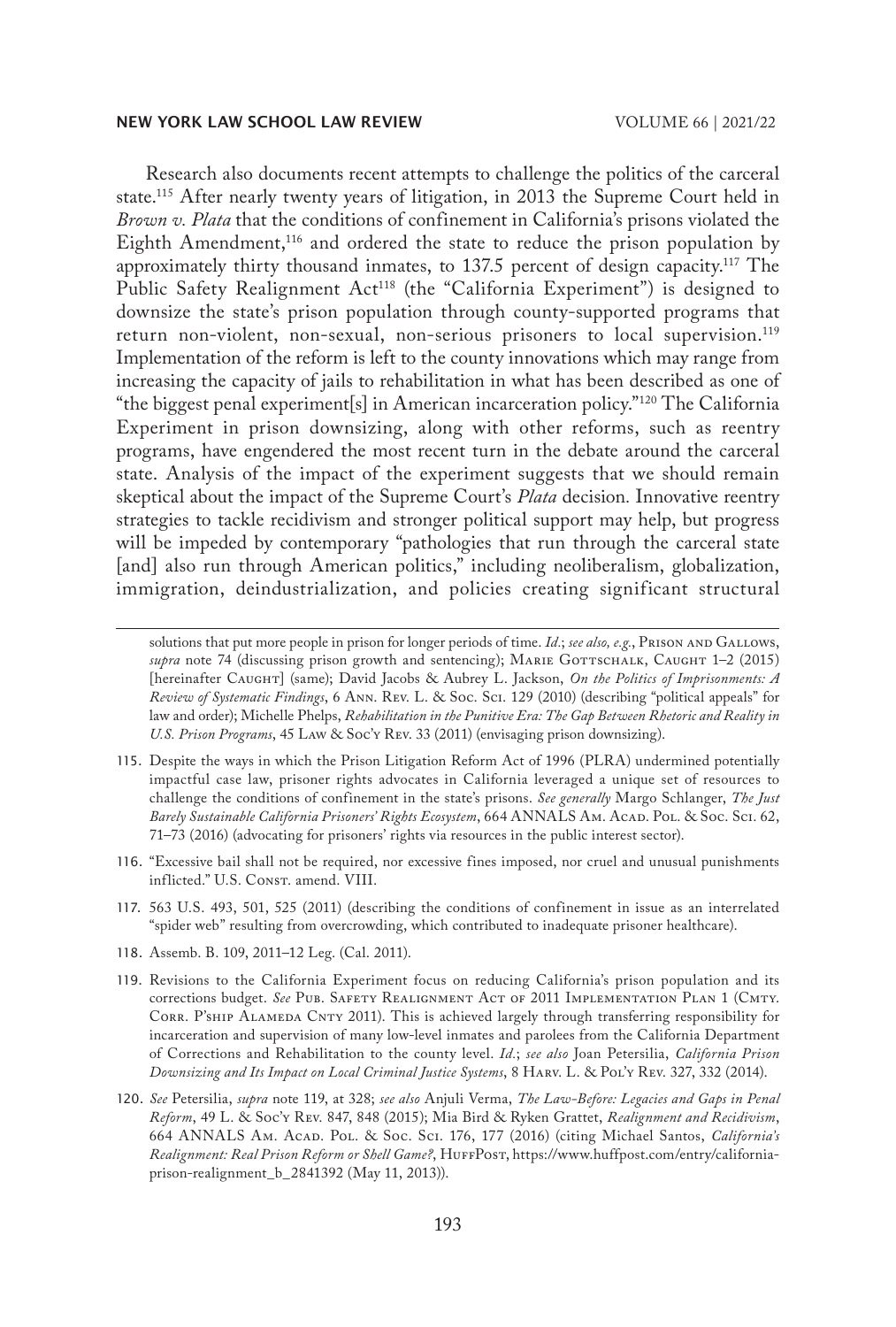inequality.<sup>121</sup> Yet, an article produced as part of a 2014 symposium suggests that the California Experiment may offer hope of meaningful decarceration.122 Documenting how these efforts unfold will remain a ripe vein for future scholarship.

#### *B. The Politics of the Census*

Debates among demographers have long turned on how to count non-white populations, especially population enumeration required for each decennial census.123 As recent research shows, the unit of analysis used by the U.S. Census Bureau to count employment and housing among other demographic patterns has important race-related implications, and these designs have changed significantly over time.<sup>124</sup> Any method of enumeration that undercounts Black Americans affects not only each state's representation in Congress (the principal purpose for the constitutional requirement of a periodic census),<sup>125</sup> but also affects formulas used to allocate federal tax dollars to states for housing, health, education, and other programs that may provide disproportionate benefits to Black Americans and poor households generally.

The Census Bureau's decision to omit prison inmates in the analysis of employment and housing is a particularly important illustration.<sup>126</sup> Mass incarceration eroded many of the gains that had been made toward racial workplace integration and, by omitting inmates from the number of unemployed, "conventional labor force statistics significantly overestimate[d] the labor force involvement of [Black American] men, and young [B]lack men in particular."127 Similarly, by omitting prison populations, census data does not document the expansion of the criminal justice system post-1970s and its impact on the residence of large proportions of young Black men. According to this analysis, taking incarceration into account significantly expands the

123. U.S. Const. art. 1, § 2; *see Our Censuses*, U.S. Census Bureau, https://www.census.gov/programssurveys/censuses.html (Nov. 19, 2021).

127. *Id.*

<sup>121.</sup> Caught, *supra* note 114, at 20.

<sup>122.</sup> *See* Bird & Grattet, *supra* note 120, at 177 (examining recidivism outcomes following delegations of authority over certain offenses to local officials); Symposium, *The Great Experiment: Realigning Criminal*  Justice in California and Beyond, 664 ANNALS Am. Acap. Pol. & Soc. Sci. 4 (2016); see also Topp R. Clear & Natasha A. Frost, The Punishment Imperative 9 (2014) (citing California's efforts to reduce prison populations).

<sup>124.</sup> *See* Kenneth Prewitt, What Is "Your" Race? 109 (2013) (noting "demographic analysis" as a method used to undercount racial minorities). Bias in census taking was well illustrated by the Trump administration's efforts to add a question on citizenship, which seemed to many a thinly disguised effort to discourage legal immigrant voters. *See* Nicole Narea, *Trump's Obstruction of the 2020 Census, Explained*, CTR. FOR PUB. INTEGRITY (Oct. 9, 2020), https://publicintegrity.org/politics/system-failure/trumpobstruction-of-2020-census/. Efforts to communicate a different intent were impeded by the Trump administration's decision to end the count early, in the middle of a global pandemic. *Id.*

<sup>125.</sup> U.S. Const. art. I, § 2, cl. 3.

<sup>126.</sup> Becky Pettit & Bryan L. Sykes, *Civil Rights Legislation and Legalized Exclusion: Mass Incarceration and the Masking of Inequality*, 30 Socio. F. 589, 600 (2015).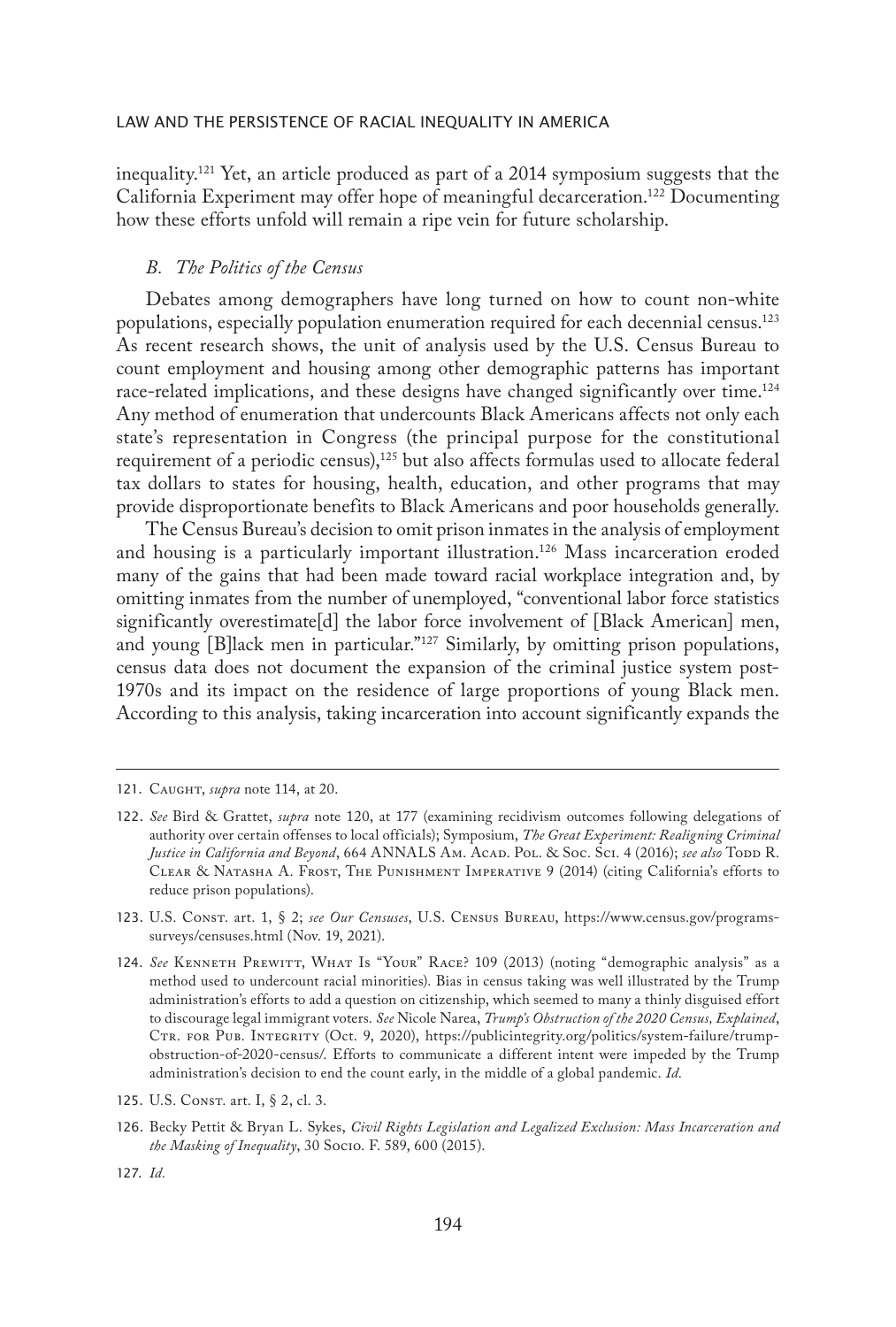degree of "hypersegregation" in American society.128 Not only does prison exclude individuals from census tabulations, but it also has consequences for employment post-release,<sup>129</sup> and for voting,<sup>130</sup> health,<sup>131</sup> and jury service.<sup>132</sup>

#### *C. Incarceration: A Mechanism of Stratification with Collateral Consequences*

Although education and employment are typically considered the most important determinants of mobility, social status, and labor force participation, today, mass incarceration and its disproportionate impact on Black Americans and Hispanics should also be treated as a mechanism determinative of mobility.<sup>133</sup> Mass incarceration has wide-ranging collateral consequences for individual social mobility and the wellbeing of family members and children. The effects of imprisonment of an individual on their partner and children has been termed "secondary prisonization."134 These "legal bystanders" often undergo a Kafkaesque process to see their partner or parent: Compliance with rules and regulations and undergoing checks and re-checks through a bureaucratic maze are required before an often very short visit.135 These collateral burdens in time lost at work, plus the cost of travel, amount to an additional form of punishment.136

- 128. The term "hypersegregation" has been defined as a condition occurring "when a race/ethnic group is highly segregated in multiple ways, no matter how segregation is conceptualized or measured." Nancy A. Denton, *Hypersegregation*, *in* Blackwell Encyclopedia of Sociology 2196 (George Ritzer ed., 2007).
- 129. Devah Pager, Marked 58, 65–66 (2007); *see also* Devah Pager et al., *Sequencing Disadvantage: Barriers*  to Employment Facing Young Black and White Men with Criminal Records, 623 ANNALS AM. ACAD. Pol. & Soc. Sci. 195, 195–98, 209 (2009).
- 130. Jeff Manza et al., Locked Out 165–67, 170–78 (2006).
- 131. *See generally* Michael Massoglia, *Incarceration, Health, and Racial Disparities in Health*, 42 Law & Soc'y Rev. 275 (2008).

[R]acial differences in health . . . become nonsignificant when exposure to incarceration is considered. . . . [But] even if the effect of incarceration on later health is the *same*  across races, the impact will be greater on the aggregate health of minorities because minorities are considerably more likely to be exposed to the detrimental health effects of incarceration.

- *Id.* at 292.
- 132. *See* James M. Binnall, *Sixteen Million Angry Men: Reviving a Dead Doctrine to Challenge the Constitutionality of Excluding Felons from Jury Service*, 17 Va. J. Soc. Pol'y & L. 1, 15–17 (2009).
- 133. *See* Sara Wakefield & Christopher Uggen, *Incarceration and Stratification*, 36 Ann. Rev. Socio. 387, 393 (2010); *see also* Elizabeth Hinton, From the War on Poverty to the War on Crime 5 (2016) (providing a more recent analysis of mass incarceration's disproportionate impact).
- 134. Megan Comfort, Doing Time Together 14-15 (2008).
- 135. *See* Alice Goffman, On the Run 224 (2014) (noting the long hours waited by loved ones visiting inmates).
- 136. *See generally* Malcolm Feeley, The Process is the Punishment 201 (1992) ("If the stigma of the criminal sanction is not viewed as a significant sanction, the concrete costs of the pretrial process take on great significance. When this occurs, the process itself becomes the punishment.").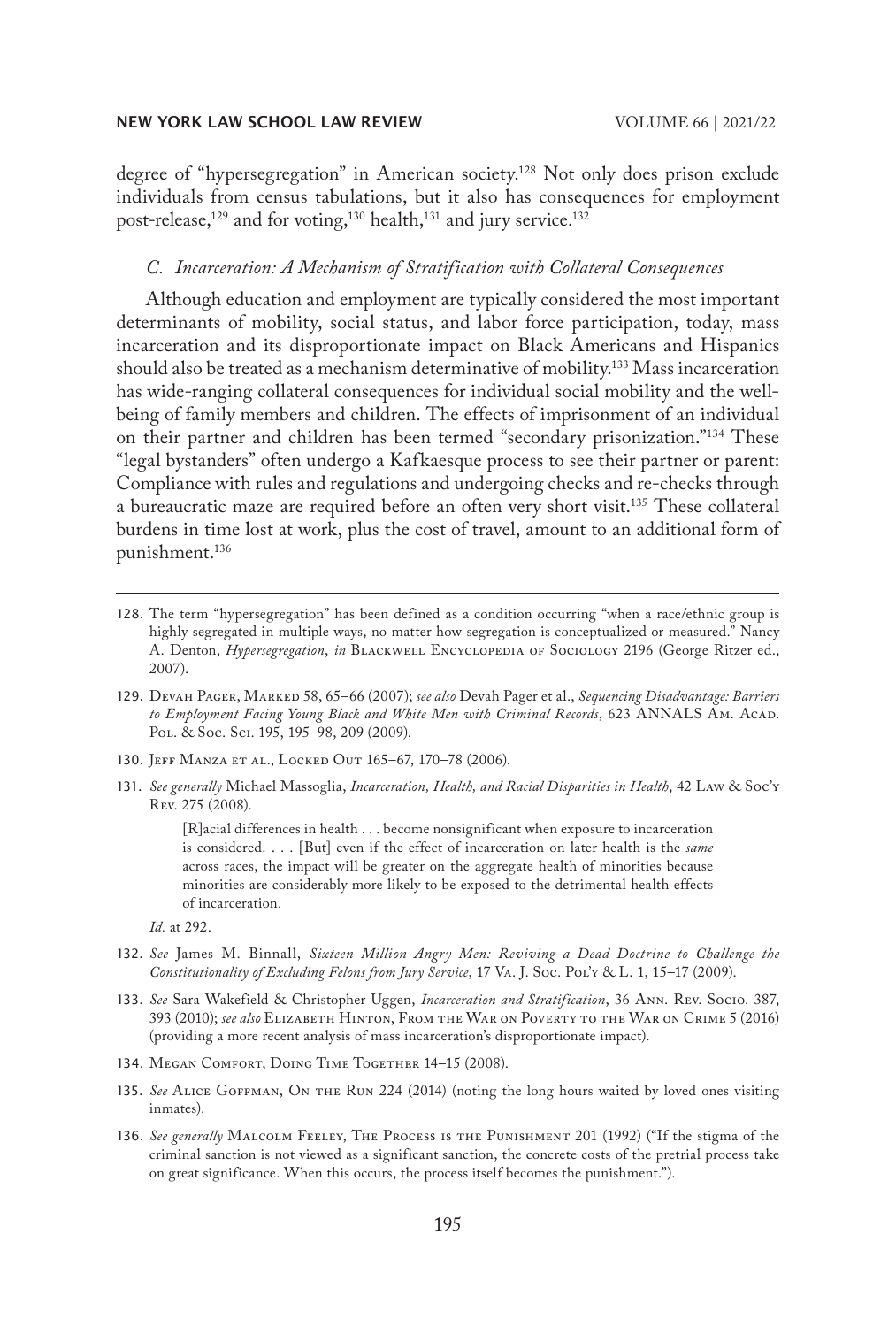Another collateral consequence of mass incarceration among Black American men is the increased risk of housing eviction of their female counterparts and family members.137 In poor, predominantly Black neighborhoods, women are more likely to hold a lease, in part because of their male partners' past criminal record or current incarceration.138 Also in these poor neighborhoods, women are more likely to be evicted than men, and the overall eviction rate is higher than it is for men or women in predominantly white neighborhoods.<sup>139</sup> Research documents the manner in which racial hierarchy is systematically reproduced in interactions between landlords and their Black female renters when the rent cannot be paid or the landlord fails to make a repair.<sup>140</sup>

Institutionalization of mass incarceration also has consequences for child wellbeing.<sup>141</sup> Initially, one might assume that removing a parent who has committed a crime has a beneficial effect on a child's homelife and upbringing. And before the prison boom of the 1970s, incarceration of a father was relatively rare.<sup>142</sup> Today, however, more criminal laws, more frequent incarceration of the mentally ill, and "three strikes" sentencing guidelines,<sup>143</sup> among other factors, have transformed that probability into a "common [reality] for recent generations of [B]lack children especially those whose fathers dropped out of high school."144 Incarceration of Black American fathers significantly increases the odds that their offspring have serious mental health and behavioral problems, infant mortality, and homelessness.145 Each

- 138. *Id.* at 105 (detailing the common dilemma facing Black women, namely, that Black women are more likely to be named on their household's lease but less likely to make ends meet as compared to their male counterparts).
- 139. *Id.* at 98; *see also, e.g.*, MATTHEW DESMOND, MACARTHUR FOUND., POOR BLACK WOMEN ARE EVICTED at Alarming Rates, Setting Off a Chain of Hardship 2 (2014) ("In high-poverty [B]lack [Milwaukee] neighborhoods, one male renter in 33 and one woman in 17 is evicted. In high-poverty white [Milwaukee] neighborhoods, in contrast, the ratio is 134:1 for men and 150:1 for women.").
- 140. See MATTHEW DESMOND, EVICTED 53-55 (2016) (illustrating the typical Black-woman/landlord relationship).
- 141. *See generally* Children of Prison Boom, *supra* note 27, at 131; Holly Foster & John Hagan, *Maternal and Paternal Imprisonment and Children's Social Exclusion in Young Adulthood*, 105 J. Crim. L. & Criminology 387, 390, 423 (2015) (finding lower socioeconomic status of children with incarcerated parents); Bryan L. Sykes & Becky Pettit, *Severe Deprivation and System Inclusion Among Children of Incarcerated Parents in the United States After the Great Recession*, 1 RSF: RUSSELL SAGE FOUND. J. Soc. Scis. 108, 110 (2015) (describing behavioral and social challenges facing children of incarcerated parents).
- 142. *See* Kristin Turney & Rebecca Goodsell, *Parental Incarceration and Children's Wellbeing*, 28 Future of Child. 147, 148 (2018) (reporting that incarceration affected roughly 161 of every one hundred thousand adults in the 1970s).
- 143. 18 U.S.C. § 3559(c)(1) (mandating a life sentence for a person convicted of a serious felony if he or she has two or more other felonies or drug offenses of a certain kind).
- 144. King & Smith 2008, *supra* note 51, at 341.
- 145. *See* Children of Prison Boom, *supra* note 27, at 131.

<sup>137.</sup> Matthew Desmond, *Eviction and the Reproduction of Urban Poverty*, 118 Am. J. Socio. 88, 91 (2012) ("If incarceration has become typical in the lives of men from impoverished [B]lack neighborhoods, eviction has become typical in the lives of women from these neighborhoods.").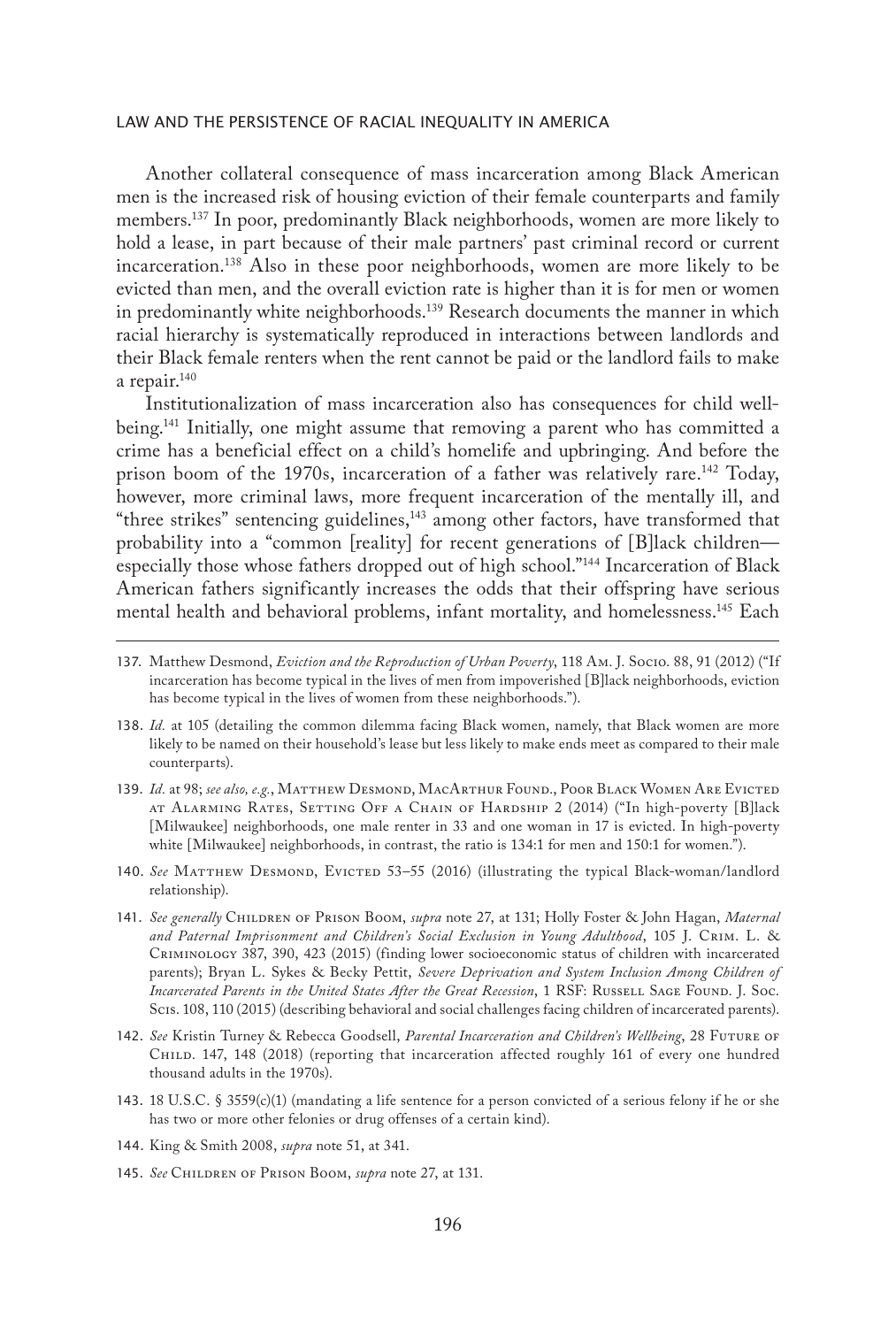of these factors has long-term consequences for success as an adult. In a sobering note, authors Sara Wakefield and Christopher Wildeman conclude that "parental imprisonment is a distinctively American force for promoting intergenerational social inequality in the same league with decaying, urban public-school systems and highly concentrated disadvantage in urban centers that distinctively touch—and disadvantage—poor [B]lack children."146

## V. TRANSLATING THE LAW ON THE BOOKS TO THE LAW IN ACTION: THE CASE OF TITLE VII

Judicial and legislative achievements of the civil rights movement present ripe sites for explaining the steps taken to institutionalize the goals embodied in rulings and statutes, from the institutionalization of K–12 school desegregation to affirmative action in higher education to housing and employment. Part V reviews one particularly rich site—employment—where law and social science scholars have made particularly important contributions to our understanding.<sup>147</sup> While this literature is intrinsically important for what it demonstrates about scholarly debate around whether and to what extent the Civil Rights Act of 1964, and specifically Title VII, has achieved its goal, it also illustrates a more general point, namely, that the law in action is often more telling than the law on the books.

Title VII of the Civil Rights Act, barring discrimination in employment, is remarkably ambiguous in its wording and provides little guidance on implementation or on evaluating compliance.148 Title VII has had an impact on the organization and management of the contemporary workplace, becoming a pivotal focus of human resources (HR) management.<sup>149</sup> Professional HR managers have, over time, developed corporate standards for affirmative action in hiring, training, work assignment, and later, diversity and inclusion programs (for example, mentoring and networking initiatives).150 Two points are worth noting. First, HR experts "peddled"

- 149. CHARLES R. EPP, MAKING RIGHTS REAL 1 (2009) (noting strategies used by activists and professionals to institutionalize the objectives of Title VII); *see also* DOBBIN, *supra* note 148, at 101-02 (same).
- 150. *See* Erin Kelly & Frank Dobbin, *How Affirmative Action Became Diversity Management*, 41 Am. Behav. Scientist 960, 965, 969, 972–83, 978–79 (1998). Building on a post-New Deal model of managerial labor-management relations (excluding union participation in favor of management prerogative to control of labor conditions), the field of HR expertise became the corporate site for devising policies and practices designed to address what was in its earliest iteration referred to as affirmative action. *See id.* at 969.

<sup>146.</sup> *Id.* at 157.

<sup>147.</sup> For another particularly important example of racial bias in policy implementation—specifically, in the implementation of special education policies under federal legislation—see Richard D. Marsico, *The Intersection of Race and Special Education: The Role of Structural Inequities in the IDEA*, 66 N.Y.L. Sch. L. Rev. 207 (2021–2022).

<sup>148.</sup> Civil Rights Act of 1964, tit. VII, 42 U.S.C. §§ 2000e–2000e-17; *see* Frank Dobbin, Inventing Equal Opportunity 220–24 (2009) (discussing programs designed by corporate personnel to supplement Title VII's shortcomings); *see also Legal Ambiguity*, *supra* note 52, at 1536–37 (contending that Title VII's broad and ambiguous language undermines corporate antidiscrimination policies); *see also From Legal Doctrine to Social Transformation?*, *supra* note 52.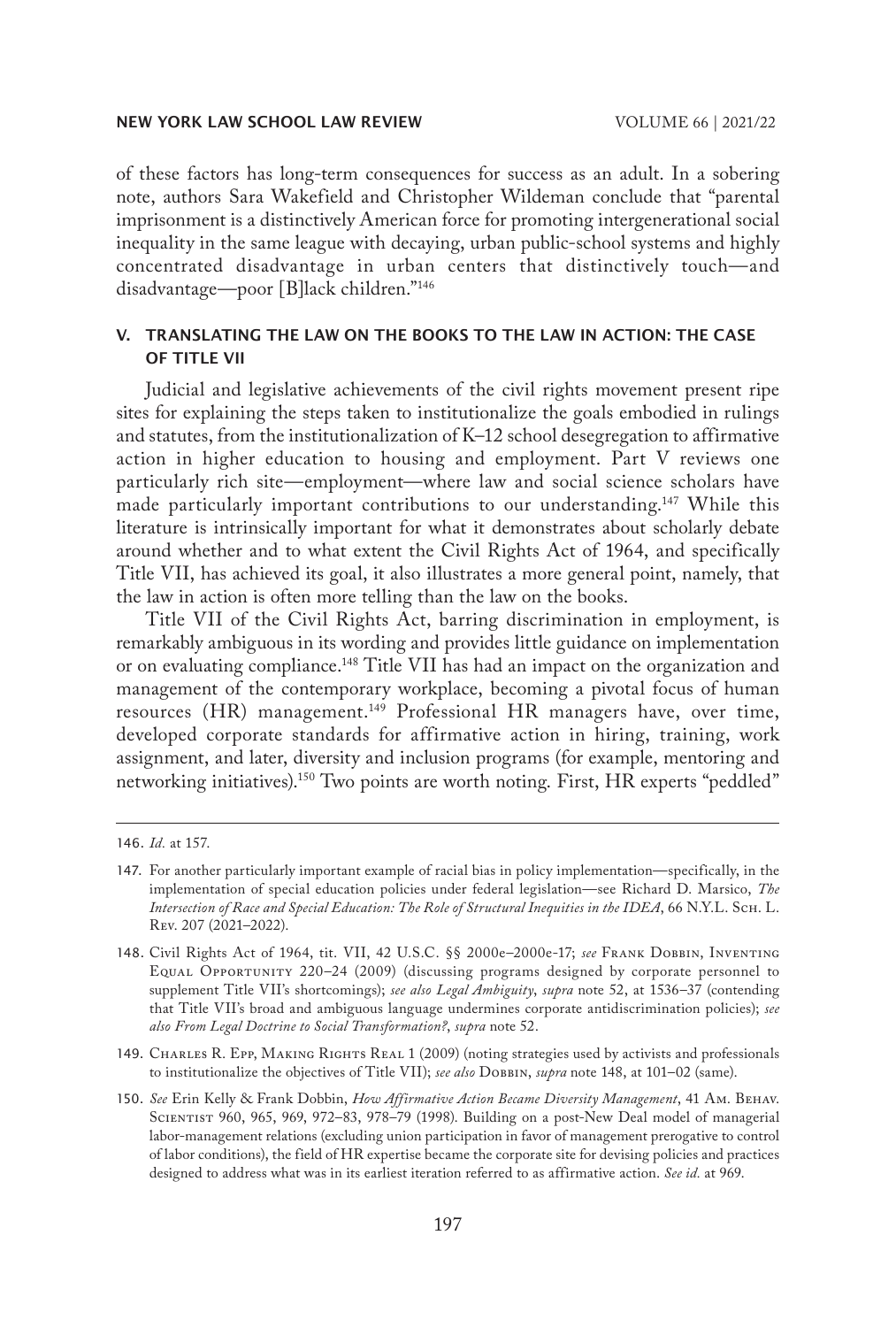their programs in prominent business journals,151 and though changes in HR best practices "happened piecemeal, by the beginning of the new century, they had revolutionized the employment relationship."152 Second, research shows that the threat of lawsuits by individuals and the government casts a shadow that keeps everyone on the HR innovation bandwagon, though often with little attention to assessing its overall effectiveness.153

Pathbreaking research organized in Professor Lauren Edelman's *Working Law* examined why implementation of federal legal mandates under the Equal Employment Opportunity Act (EEO)<sup>154</sup> in the workplace<sup>155</sup> has failed to mitigate racial and gender discrimination. Her research demonstrates that expertise in law and management have blurred to the point where the law is, in essence, little more than an extension of management's interpretation of it, a process termed "endogeneity."156 As used in analysis of that context, and borrowed subsequently by other scholars who apply it more generally to enforce policy, "endogeneity" refers to the outcome of relying on experts within the regulated group to control law's meaning. No longer an expression of commitment to rights and a rule of law, Title VII's requirements have been reframed by HR professionals, many of whom are employed by regulated companies, to implement equal opportunity within a framework of objectives defined by management while putting law-like guidelines and court-like practices in place to manage claims of racial (or gender) discrimination.

Most revealing, however, has been judicial deference to these practices.157 Federal courts have held that workplace policies and procedures crafted by corporate EEO professionals evidence compliance with the law, and in some cases, constitute an affirmative defense to hostile work environment and harassment claims.158 Thus, the federal courts have increasingly empowered company-employed experts to interpret

- 156. Working Law, *supra* note 52.
- 157. *Id.* at 178–81.
- 158. *Id.* at 211–13; *see, e.g.*, Meritor Sav. Bank v. Vinson, 477 U.S. 57, 72–73 (1986) (declining to "issue a definitive rule on employer liability" but providing that "absence of notice to an employer does not necessarily insulate that employer from liability"); Burlington Indus., Inc. v. Ellerth, 524 U.S. 742, 765 (1998) (noting that an employee's failure to exercise reasonable care to "avoid harm" may be enough to satisfy the second element of an employer's affirmative defense against a Title VII claim); Faragher v. City of Boca Raton, 524 U.S. 775, 807 (1998) (finding that an antiharassment policy may appropriately satisfy the first element of the affirmative defense against a Title VII claim); Vance v. Ball State Univ., 133 U.S. 421, 430 (2013) (explaining how an employer can mitigate or avoid liability).

<sup>151.</sup> Dobbin, *supra* note 148, at 223 ("Rather than hiding their innovations from competing firms, personnel experts peddled them in the pages of *Fortune* and *Human Resources Management*.").

<sup>152.</sup> *See id.* at 224.

<sup>153.</sup> *Id.* at 232; *see Master Theory*, *supra* note 111.

<sup>154.</sup> Equal Employment Opportunity Act of 1972, Pub. L. No. 92-261, 86 Stat. 103 (codified as amended in scattered sections of 5 and 42 U.S.C.).

<sup>155.</sup> To view the "EEO is the Law" poster that employers must conspicuously display in the workplace, see *Equal Employment Opportunity is the Law*, *Employers*, U.S. EEOC (Nov. 2009), https://www.eeoc.gov/ sites/default/files/migrated\_files/employers/eeoc\_self\_print\_poster.pdf.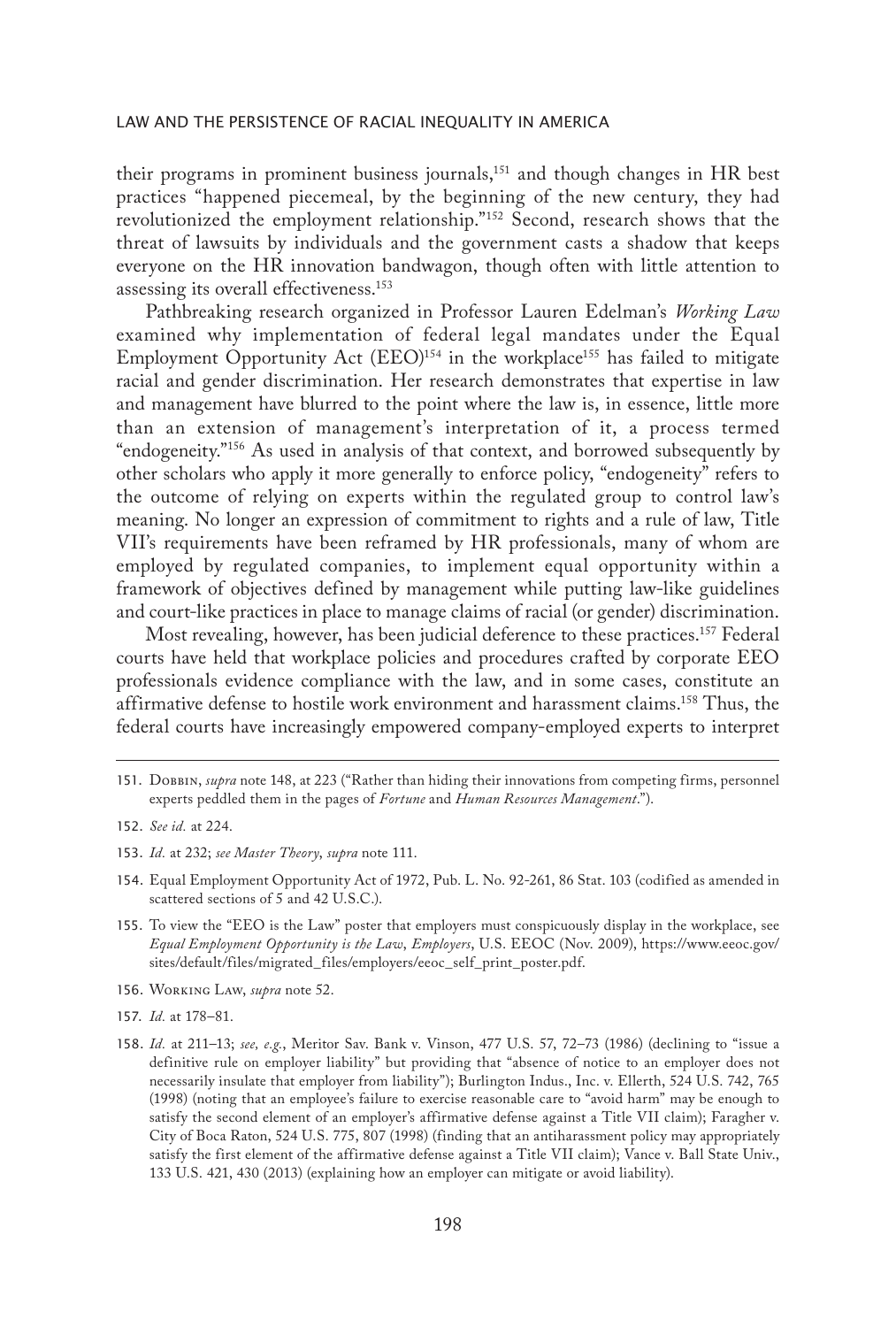the law while limiting the scope of judicial interpretation. Pessimistically, Edelman concludes, "we live not in a post-civil rights society but rather in a symbolic civil rights society."159

Other research finds that employment practices are guided by a market logic that recognizes the pragmatics and usefulness of "racial realism," or a "strategy of using membership in a racial group as a qualification."160 How "racial realism" plays out depends on the employment sector and often on racial or ethnic stereotypes. Employers in low-paying sectors prefer stereotypically "hardworking" immigrants to native-born white or Black Americans.161 Employers who hire doctors according to race and ethnicity rely on research in medicine that suggests that racially concordant doctor-patient matching has significant, positive effects on quality of health.<sup>162</sup> These institutionalized practices take place under the radar of formal law, and often without legal challenge, with problematic consequences in less formal, more poorly compensated sectors of the economy (for example, home care aides). As a result of discriminatory "realism" in hiring that permeates the modern workplace yet operates beside the law, one scholar concludes, "America's civil rights laws have become, in some very real and perhaps morally troubling sense, anachronisms."<sup>163</sup>

These studies speak to the limits of the judiciary's capacity to address a deeply engrained legacy of institutionalized racial discrimination. Research on specific professions, including medicine,<sup>164</sup> law,<sup>165</sup> and engineering,<sup>166</sup> for example, consistently corroborate the stalled pace of workplace integration along racial lines, particularly in the upper echelons of these respective fields. We also note that recent research looks closely at the specific design of civil rights and diversity policies that do and do

- 163. King & Smith 2008, *supra* note 51, at 342; *see also* Skrentny, *supra* note 160, at 266–67 (arguing that racial realism in the workplace is unsupported by U.S. civil rights law).
- 164. *See* Skrentny, *supra* note 160, at 40–50.
- 165. *See* Monique R. Payne-Pikus et al., *Experiencing Discrimination: Race and Retention in America's Largest Law Firms*, 44 L. & Soc'y Rev. 553, 560–62 (2010) (theorizing that Big Law firms struggle to retain Black lawyers, particularly at the associate level, because of disparities in partner contact and mentorship opportunities).
- 166. *See* Angela Byars-Winston et al., *Race/Ethnicity and Sex in U.S. Occupations, 1970–2010: Implications for Research, Practice, and Policy*, 87 J. Vocational Behav. 54, 65 (2015) (reporting little change in racial diversity in STEM, and especially engineering, fields between the 1970s and 2010s); LIANA CHRISTIN Landivar, U.S. Census Bureau, Disparities in STEM Employment by Sex, Race, and Hispanic Origin 15 (2013) ("[T]he average racial and ethnic distribution of the STEM workforce is 71 percent non-Hispanic White, 15 percent Asian, 6 percent Black, and 7 percent Hispanic.").

<sup>159.</sup> Working Law, *supra* note 52, at 216.

<sup>160.</sup> JOHN DAVID SKRENTNY, AFTER CIVIL RIGHTS 3 (2013).

<sup>161.</sup> *See, e.g.*, Newman, *supra* note 105, at 176–79 (describing a Spanish-speaking immigrant who benefitted from the "view that Latino immigrants are harder workers").

<sup>162.</sup> King & Smith 2008, *supra* note 51, at 342; *see also* Skrentny, *supra* note 160, at 11 (discussing racial matching in professional fields).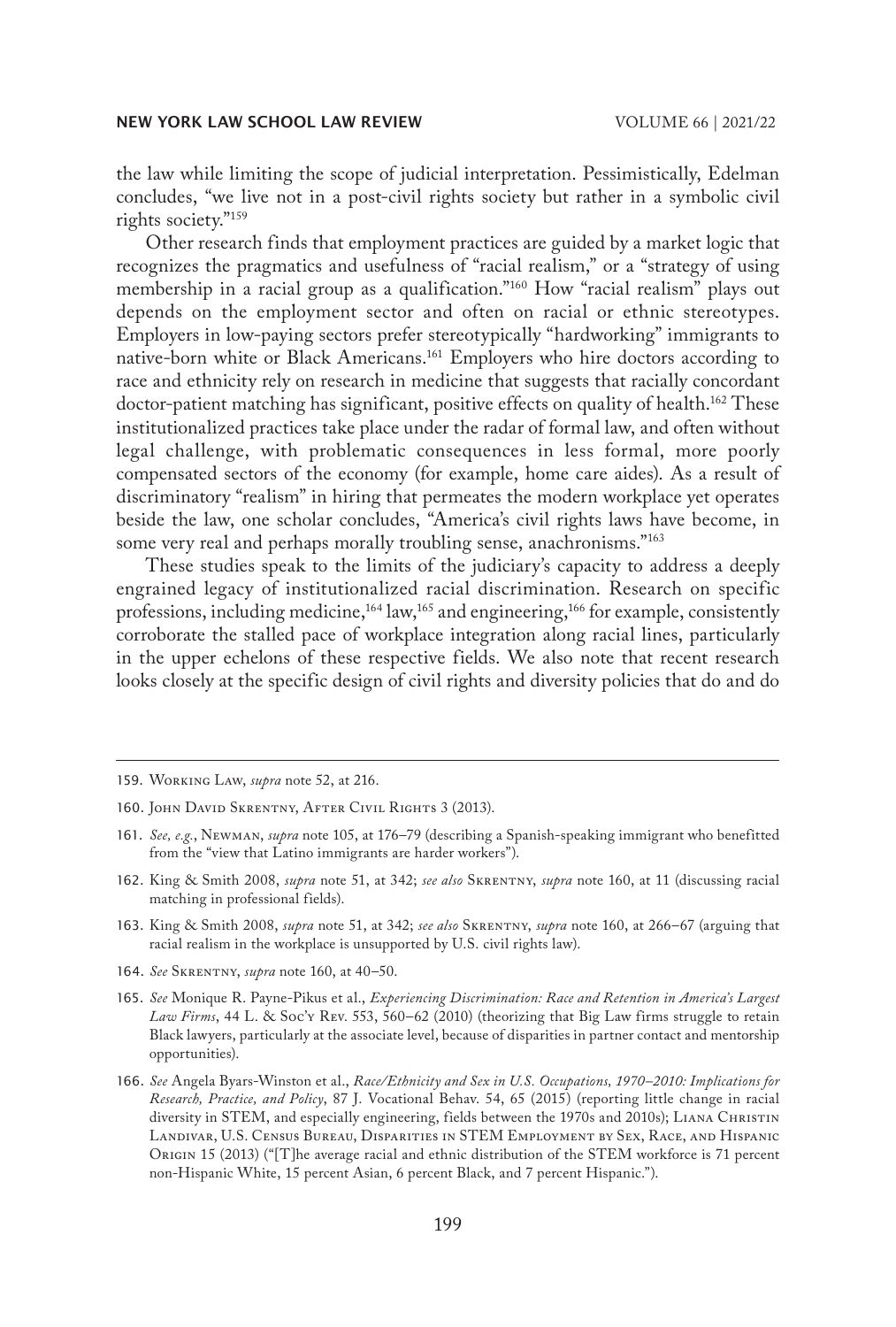not prove effective for ameliorating racial discrimination.167 How and to what extent such findings inform future policymaking that is transformative remains, however, an open question.

#### VI. LAW, SEGREGATION, AND CONCENTRATED DISADVANTAGE168

In the late 1970s, a seminal analysis of isolated, impoverished Black American communities answered racial stereotyping and moral judgments by conservatives who claimed that Black Americans themselves were responsible for the failure of civil rights era anti-poverty programs.169 Evidence from large cities like Chicago suggested that, while expressly discriminatory policies no longer accounted for the lack of progress, profound restructuring of urban economies over the latter half of the twentieth century gutted opportunity structures, $170$  contributing to continuing isolation and exposure to concentrated disadvantage.<sup>171</sup> In turn, concentrated disadvantage had become an independent cause of deep poverty. Middle and employed working class families tended to move, leaving behind neighborhoods virtually devoid of role models of upward mobility, community-based institutions, and opportunities for education and employment.172 The impact of continuing de facto segregation, especially the so-called "neighborhood effects" of segregation on an individual's opportunities, motivations, and choices, explained persistence of concentrated disadvantage over recent generations. Segregation, prominent scholars

- 169. WILLIAM JULIUS WILSON, THE TRULY DISADVANTAGED 16, 62, 132 (1987) (citing increased poverty and unemployment as variables that undermined civil rights law and anti-poverty programs).
- 170. This restructuring included gutting access to jobs, better education, and paths out of poverty for minority groups, and creating policies to, for example, relocate industries to remote locations and place low-income housing in poorer neighborhoods. *Id.* at 135.
- 171. *Id.* at 136. Collaborators of author William Julius Wilson have argued that disadvantages experienced by Black Americans—measured by multiple indicators including poverty, unemployment, femaleheaded households, welfare receipt, density of children, and underfunding of critical public and private sector institutions—are often simultaneously present in Black-majority neighborhoods, amounting to a "concentrated disadvantage." *Id.* at 58. Such concentrated disadvantage leads to qualitatively different community life, special barriers to advancement, and enduring inequality. *Id.* at 60; *see also* Robert J. SAMPSON, GREAT AMERICAN CITY 20 (2012) [hereinafter GREAT AMERICAN CITY] (citing concentrated disadvantage as a factor contributing to community violence).
- 172. The mobility of more well-to-do families is one element of Wilson's argument. Wilson, *supra* note 169, at 50, 55–56; *see also* Elijah Anderson, Code of the Street 145 (1999) (depicting the exodus of working-class families from neighborhoods riddled with poverty).

<sup>167.</sup> *See* Alexandra Kalev & Frank Dobbin, *Enforcement of Civil Rights Law in Private Workplaces: The Effects of Compliance Reviews and Lawsuits Over Time*, 31 L. & Soc. Inquiry 855, 883 (2006) ("[L]awsuits and compliance reviews had significant positive effects on the subsequent share of white women, [B]lack women, and [B]lack men in management."); Alexandra Kalev & Frank Dobbin, *Best Practices or Best Guesses? Assessing the Efficacy of Corporate Affirmative Action and Diversity Policies*, 71 Am. Socio. Rev. 589, 590 (2006) (finding that white women benefit more than Black women, who benefit more than Black men, from corporate affirmative action programs, diversity training programs, and mentorship and networking programs).

<sup>168.</sup> For a closer look at disadvantages flowing from housing and land use policies, see Richard Chused, *Strategic Thinking About Racism in American Zoning*, 66 N.Y.L. Sch. L. Rev. 307 (2021–2022).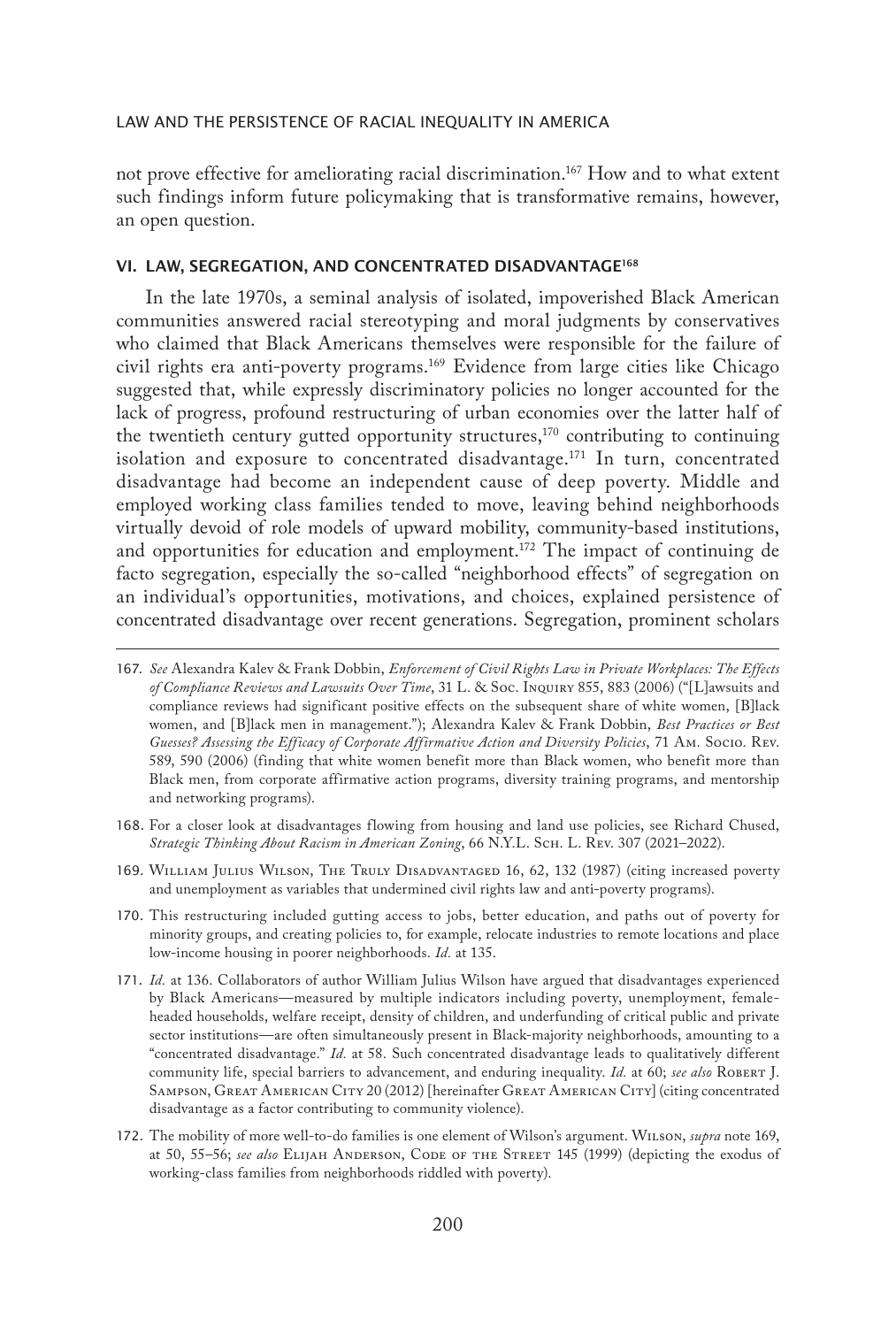concluded, is responsible for "enabling all other forms of racial oppression" in a process that "binds them together into a coherent and uniquely effective system of racial subordination," making racial segregation and its institutional form, the Black ghetto, "the key structural factors responsible for the perpetuation of Black poverty in the United States."173

Historical analysis shows that the "evolution of segregated, all-[B]lack neighborhoods . . . was not the result of impersonal market forces," but an entity "constructed through a series of well-defined institutional practices, private behaviors, and public policies by which whites sought to contain growing urban Black populations."174 Segregated neighborhoods have deep roots in employment, and education and housing subsidies offered by the New Deal to whites were largely denied to Black Americans. A legislative coalition anchored by southern Democrats and moderates acting on behalf of ambivalent white constituents weakened enforcement provisions of the 1968 Fair Housing Act (FHA). More effective enforcement made possible by 1988 revisions was undermined initially by presidential opposition during the end of the Reagan administration, local resistance, and more recently, Supreme Court hostility to civil rights litigation.<sup>175</sup>

Likewise, local zoning and development policies reflect strong pressure to separate, rather than integrate, Black Americans.176 National and local civil rights policies forbidding racial steering by brokers and redlining by mortgage lenders are poorly enforced.177 Policy failures are consistent with the views of large constituencies: Survey data continue to show that, while Black Americans remain the group most open to living in an interracial community, they are considered the least desirable neighbors by Hispanics and whites as well as better-off Black Americans.178

Ironically, effective interventions exist. A test of a theory similar to William Julius Wilson's "neighborhood effects" hypothesis was already underway when Wilson wrote;<sup>179</sup> that test came in the form of a court-ordered remedy for racial

176. *See* Sharkey, *supra* note 28, at 61–62, 111–12.

- 178. Bobo & Charles, *supra* note 77, at 250; *see also* Rachael A. Woldoff, White Flight/Black Flight 12–13 (2011).
- 179. Wilson, *supra* note 169, at 144.

<sup>173.</sup> Douglas S. Massey & Nancy A. Denton, American Apartheid 8–9 (1993).

<sup>174.</sup> *Id.* at 10.

<sup>175.</sup> *See, e.g.*, Filarsky v. Delia, 566 U.S. 377, 389–92 (2012) (exhibiting hostility to § 1983 suits by "[a]ffording immunity not only to public employees but also to others acting on behalf of the government . . . to ensure that [they] are not deterred [from acting] by the threat of damages"); Minneci v. Pollard, 565 U.S. 118, 120, 131 (2012) (deflecting to state tort law on a federal prisoner's claim for damages); *From Legal Doctrine to Social Transformation?*, *supra* note 52, at 120–23.

<sup>177.</sup> *See generally* Robert G. Schwemm & Jeffrey L. Taren, *Discretionary Pricing, Mortgage Discrimination, and the Fair Housing Act*, 45 Harv. C.R.-C.L. L. Rev. 375, 427 n.268 (2010) (citing Sam Roberts, *Westchester County Agrees to Desegregate Housing in Mostly White Towns*, N.Y. Times, Aug. 11, 2009, at A14) (noting the necessary role of private enforcement to prevent FHA violations); Carolyn Bond & Richard Williams, *Residential Segregation and the Transformation of Home Mortgage Lending*, 86 Soc. Forces 671, 673 (2007).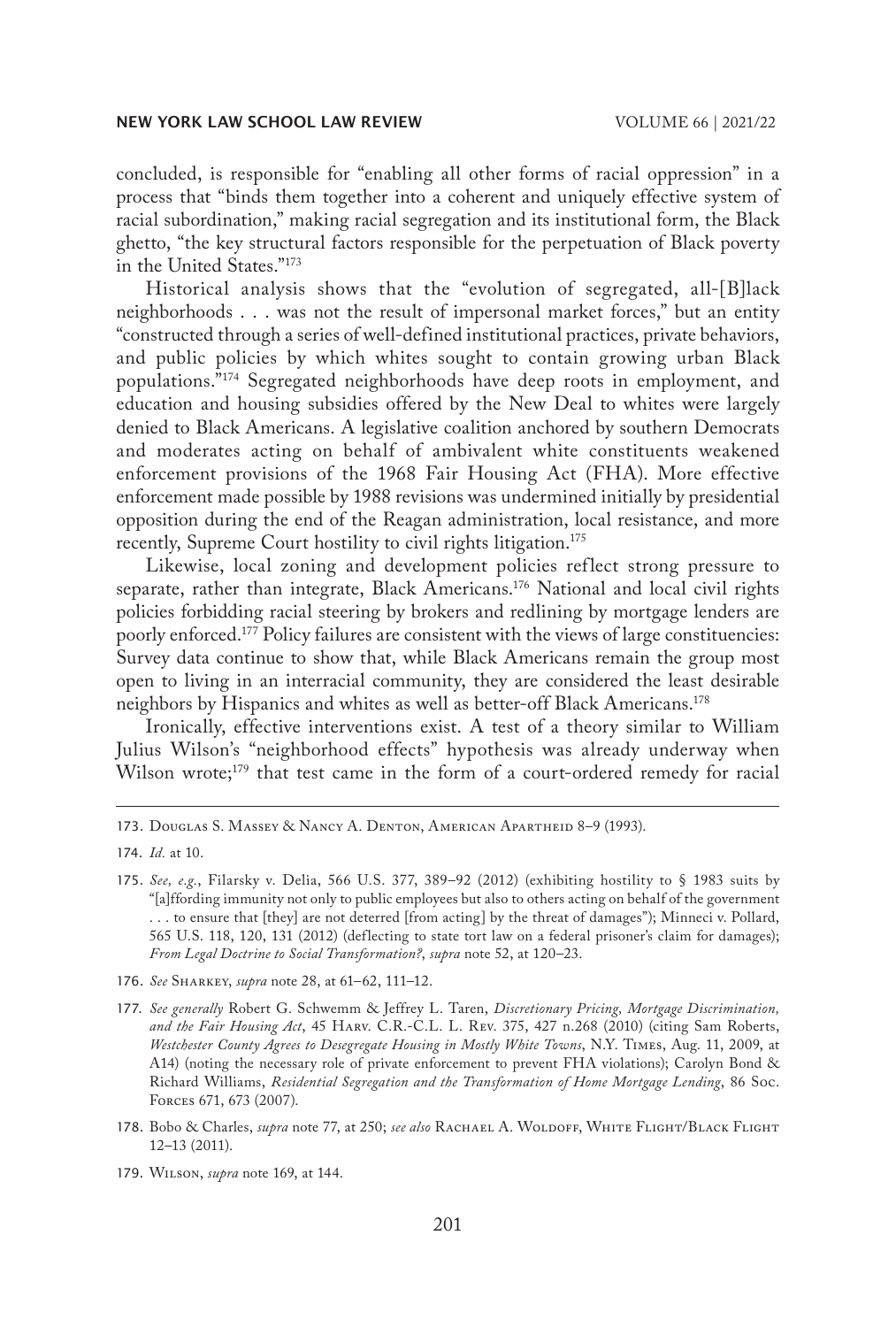discrimination by the Chicago Housing Authority (CHA).<sup>180</sup> In a decision concerning the remedy for the CHA's discriminatory practice of placing new low-income housing primarily in the city's majority Black neighborhoods, the Supreme Court authorized remedial action employing housing vouchers which could be used anywhere throughout the metropolitan area including Chicago's predominantly white suburbs.181 Although results were initially disputed, re-analysis and subsequent research discovered positive "neighborhood effects" from moving to a low poverty neighborhood, including "massive" improvements in health and neighborhood safety.<sup>182</sup> A subsequent replication of the initial experiment with improved design found strong positive effects on employment, earnings, and household income.<sup>183</sup>

The initially controversial hypothesis about the causes of isolation—that the residents of isolated neighborhoods contribute to the reproduction of concentrated disadvantage and inequality—has proven a fruitful source of insight into the racially unequal impact of discriminatory policies, among them crime control and housing. Individual behavior is linked to neighborhood "capital," namely, social and economic resources that influence an individual's development, knowledge of the world, and opportunities for mobility and their understanding of how to use these resources. In turn, neighborhood "capital" is dependent upon urban structure and policy through mediating processes such as neighborhood social interaction, perceptions of neighborhood disorder, and collective capacity for informal social control, neighborhood institutional resources, and the spatial organization of land use.184

181. *Id.*

- 182. *See* Susan Clampet-Lundquist & Douglas S. Massey, *Neighborhood Effects on Economic Self-Sufficiency: A Reconsideration of the Moving to Opportunity Experiment*, 114 Am. J. Socio. 107, 112 (2008) (correlating socioeconomic benefits with low-poverty living); *see also* Robert J. Sampson, *Moving to Inequality: Neighborhood Effects and Experiments Meet Social Structure*, 114 Am. J. Socio. 189 *passim* (2008) [hereinafter *Moving to Inequality*] (testing the neighborhood effects theory); Jens Ludwig, *Guest Editor's Introduction*, 14 CITYSCAPE, no. 2, 2012, at 1, 18-19 (reporting that the "Moving to Opportunity" (MTO) social experiment, through which some families in public housing had an opportunity to relocate to lower poverty neighborhoods, positively impacted the health of those families).
- 183. *See* Rebecca Casciano & Douglas S. Massey, *Neighborhood Disorder and Individual Economic Self-Sufficiency: New Evidence from a Quasi-Experimental Study*, 18 Health & Place 180, 197–99 (2012). Another effect of neighborhood isolation is that it creates a barrier to opportunities to move to better neighborhoods. *Id.* An unexpected outcome of voucher programs tied to moving, such as the MTO experiment, was that some recipients gave priority to neighborhoods in which they felt comfortable, rather than neighborhoods where they might maximize opportunities valued by those conducting the experiment. *Id.* Because such choices often returned individuals to relatively low-income neighborhoods with high crime, the researchers dubbed these choices "moving to inequality." *Moving to Inequality*, *supra* note 182, at 213, 226.
- 184. *See* Stuart M. Butler & Jonathan Grabinsky, *Tackling the Legacy of Persistent Urban Inequality and Concentrated Poverty*, Brookings (Nov. 16, 2020), https://www.brookings.edu/blog/ up-front/2020/11/16/tackling-the-legacy-of-persistent-urban-inequality-and-concentrated-poverty ("Promoting regional initiatives aimed at increasing the connectivity and mobility of urban residents, and connecting communities to regional assets and opportunities, mak[e] it easier for people in different communities to interact."); *see also* Great American City, *supra* note 171, at 38–39; Christopher

<sup>180.</sup> *See* Hills v. Gautreaux, 425 U.S. 284, 288, 299 (1976) ("The relevant geographic area for purposes of [public] housing options is the Chicago housing market, not the Chicago city limits.").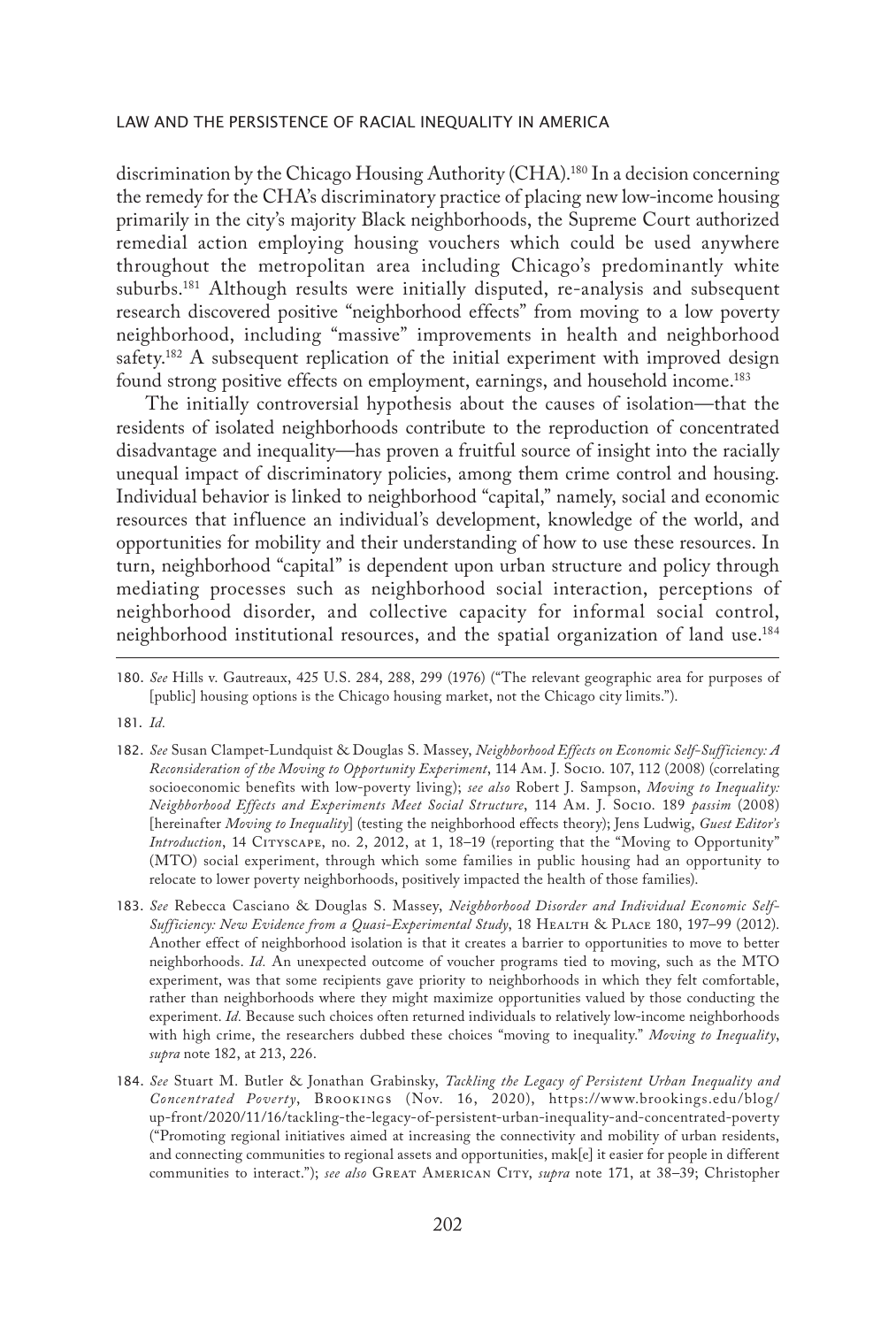Concentrated disadvantage has been shown to have an effect on income, employment, education, and exposure to concentrated disadvantage in the next generation, independent of a parent's status with respect to each measure.<sup>185</sup>

Further, "neighborhood effects" influence patterns of policing and their impact. "Broken windows" policing concentrates on punishing perpetrators of minor infractions on the theory that, if unchecked, the offenders will not only commit crimes of increasing seriousness but also create the appearance of disorder (for example, broken windows) in the relevant neighborhood, suggesting neglect and lawlessness welcoming of further violations.186 Questioning the theory's premise, namely, that disorder leads to escalating crime and warrants more comprehensive enforcement of quality-of-life infractions, Wilson's collaborators have shown that any direct link between actual neighborhood disorder (for example, broken windows) and crime is quite weak.187 By contrast, collectively shared perceptions of disorder can have important consequences, including neighborhood disinvestment or out-migration.<sup>188</sup>

For example, perceptions of disorder correlate with areas of concentrated minority and impoverished populations, rather than actual disorder. Ironically, perceptions of disorder rather than actual disorder also predict future levels of crime, a selfperpetuating cause of further isolation and crime which is suggested to be "one of the underappreciated causes of continued racial [and economic] segregation in the United States [and perhaps elsewhere]."189 Police presence, arbitrary stop and frisk, and frequent arrests likewise contribute to "high levels of intersubjectively shared cynicism and perceived irrelevance of legal rules" correlated with higher levels of violence and lower readiness for civic participation.190 Counterintuitively, greater police presence and more arrests may also lead to adverse perceptions of a neighborhood's social order and an increase in crime.<sup>191</sup>

Jencks & Susan E. Mayer, *The Social Consequences of Growing Up in a Poor Neighborhood*, *in* Inner-City POVERTY IN THE UNITED STATES 111, 113-15 (Laurence E. Lynn, Jr., & Michael G.H. McGeary eds., 1990) (delineating the benefits of "advantaged neighbors").

- 185. *See* Sharkey, *supra* note 28, at 156–64.
- 186. *See generally* Charlotte Ruhl, *The Broken Windows Theory*, Simply Psych. (July 26, 2021), https://www. simplypsychology.org/broken-windows-theory.html (citing George L. Kelling & James Q. Wilson, *Broken Windows*, The Atlantic (Mar. 1982), https://www.theatlantic.com/magazine/archive/1982/03/ broken-windows/304465/) ("[V]isible signs of crime and civil disorder, such as broken windows . . . create an urban environment that promotes even more crime and disorder.").
- 187. *See* Jeffrey D. Morenoff et al., *Neighborhood Inequality, Collective Efficacy, and the Spatial Dynamics of Urban Violence*, 39 Criminology 517, 519–20 (2001).
- 188. *See* Robert J. Sampson & Stephen W. Raudenbush, *Seeing Disorder: Neighborhood Stigma and the Social Construction of "Broken Windows*,*"* 67 Soc. Psych. Q. 319, 322, 337 (2004) [hereinafter *Seeing Disorder*].

191. *See Seeing Disorder*, *supra* note 188, at 319 ("[R]esidents read signs of disorder as evidence of a deeper neighborhood malaise."). *But see* Zusha Elinson et al., *Cities Reverse Defunding the Police Amid Rising Crime*, WSJ (May 26, 2021), https://www.wsj.com/articles/cities-reverse-defunding-the-police-amidrising-crime-11622066307; *As Violent Crime Leaps, Liberal Cities Rethink Cutting Police Budgets*, The

<sup>189.</sup> *Id.* at 337.

<sup>190.</sup> See GREAT AMERICAN CITY, *supra* note 171, at 366.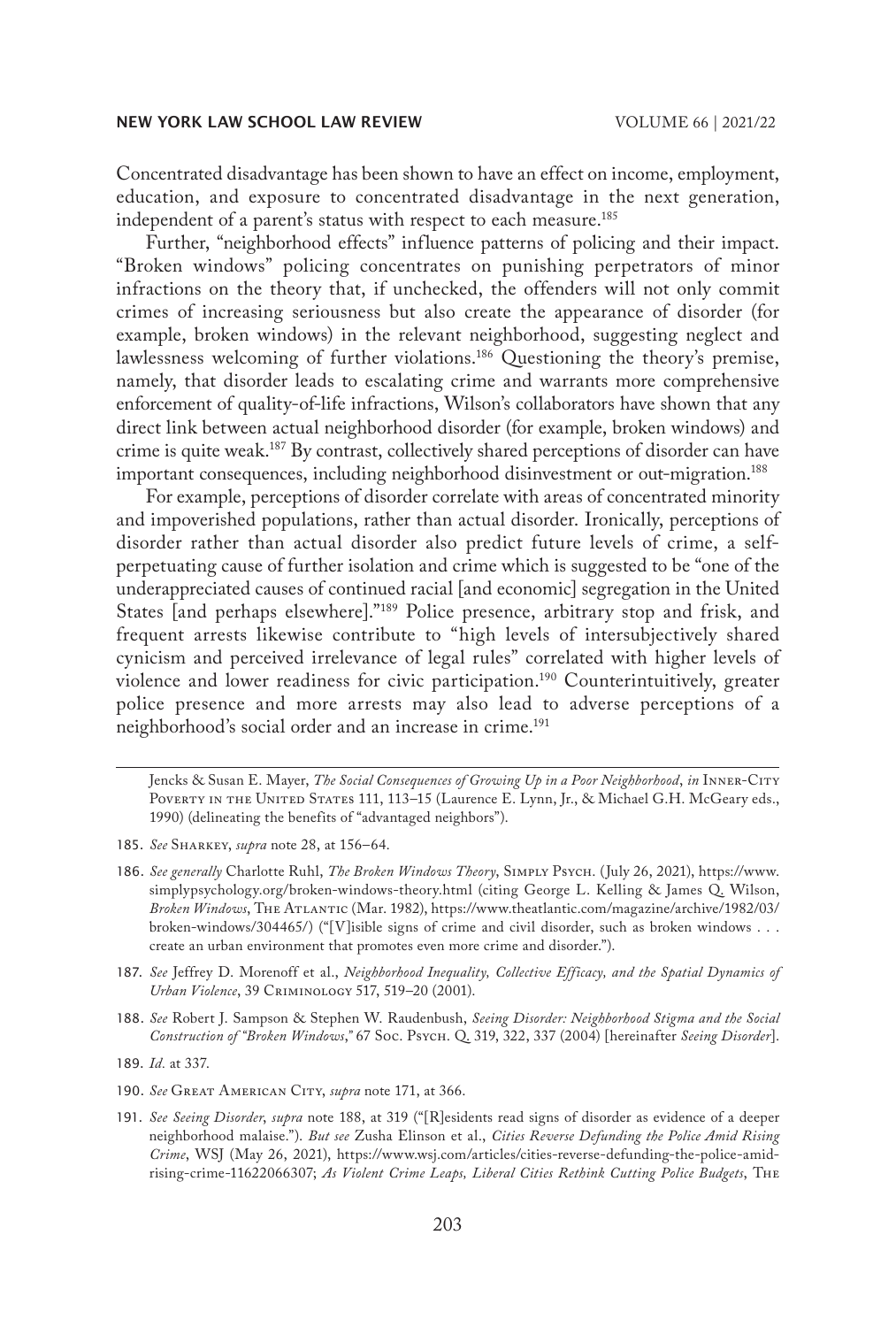These and similar findings over many years of research show that racial inequality arises from multigenerational exposure to concentrated disadvantage. On the basis of this research, one scholar concludes that "[t]he social structure of urban America is such that absent forceful intervention, powerful, institutionalized, socially-embedded processes will operate to replicate the existing ecological landscape."192 Mediating structures, including social policies, law enforcement, and institutions outside the ghetto play an indirect role in creating "persistent cultural mechanisms" constituting a "deep structure" reproducing racial inequality.<sup>193</sup>

#### VII. CONCLUSION

This essay originated during the political turmoil of the 2020 presidential election. Its themes resonate with hotly contested and divisive debates over domestic policy that have not abated.194 Political conflict made race a forceful issue, creating momentum for racial reckoning and an opportunity to address longstanding patterns of the racial inequality that we have described here. Since we began, backlash against efforts to bring about change has grown in some sectors of American society.<sup>195</sup> Racial minorities continue to face unequal challenges, including disproportionate incarceration and its collateral consequences for child and family well-being. There are parallel inequalities in employment, education, health, and housing. It is worth quoting the Supreme Court's sadly misinformed decision in *Shelby County*, striking down a key enforcement provision of the VRA while claiming "that the conditions that originally justified [section 4(b)] no longer characterize voting in the covered

Economist (Jan. 15, 2022), https://www.economist.com/united-states/2022/01/15/as-violent-crimeleaps-liberal-cities-rethink-cutting-police-budgets.

<sup>192.</sup> Douglas S. Massey, *Inheritance of Poverty or Inheritance of Place? The Emerging Consensus on Neighborhoods*  and Stratification, 42 CONTEMP. Socio. 690, 693 (2013).

<sup>193.</sup> *Id.*

<sup>194.</sup> The 2016 and 2020 election cycles generated extraordinary and bitter contention not only over race and policies with a racial impact but also manipulation of racially coded discourse with divisive effects on the public. *See, e.g.*, SIMON CLARK, CTR. FOR AM. PROGRESS, HOW WHITE SUPREMACY RETURNED TO Mainstream Politics 7, 10 (2020) (highlighting vague catchphrases used by far-right commentators to take white nationalism mainstream); Jack Holland & Ben Fermor, *The Discursive Hegemony of Trump's Jacksonian Populism: Race, Class, and Gender in Constructions and Contestations of US National Identity, 2016–2018*, 41 Pol. 64, 75–76 (2020) (noting how President Trump's rhetoric embraced the workingclass white male as the identity and backbone of the nation).

<sup>195.</sup> *See, e.g.*, The Brookings Cafeteria, *Charlottesville: One Year Later*, Brookings (Aug. 3, 2018), https:// www.brookings.edu/podcast-episode/charlottesville-one-year-later/ (Charlottesville protest); Emmitt Y. Riley & Clarissa Peterson, *I Can't Breathe: Assessing the Role of Racial Resentment and Racial Prejudice*  in Whites' Feelings toward Black Lives Matter, 1 NAT'L REV. BLACK POL. 496, 497-99 (2020) ("all lives matter" and "blue lives matter" demonstrations); Esther Schrader, *BLM Backlash: The Nation's Racial Reckoning Meets Bitter Resistance at a High School in Florida Named for a Confederate Leader*, S. Poverty L. CTR. (May 21, 2021), https://www.splcenter.org/news/2021/05/21/blm-backlash-nations-racialreckoning-meets-bitter-resistance-high-school-florida-named (removing BLM banner from high school classroom).